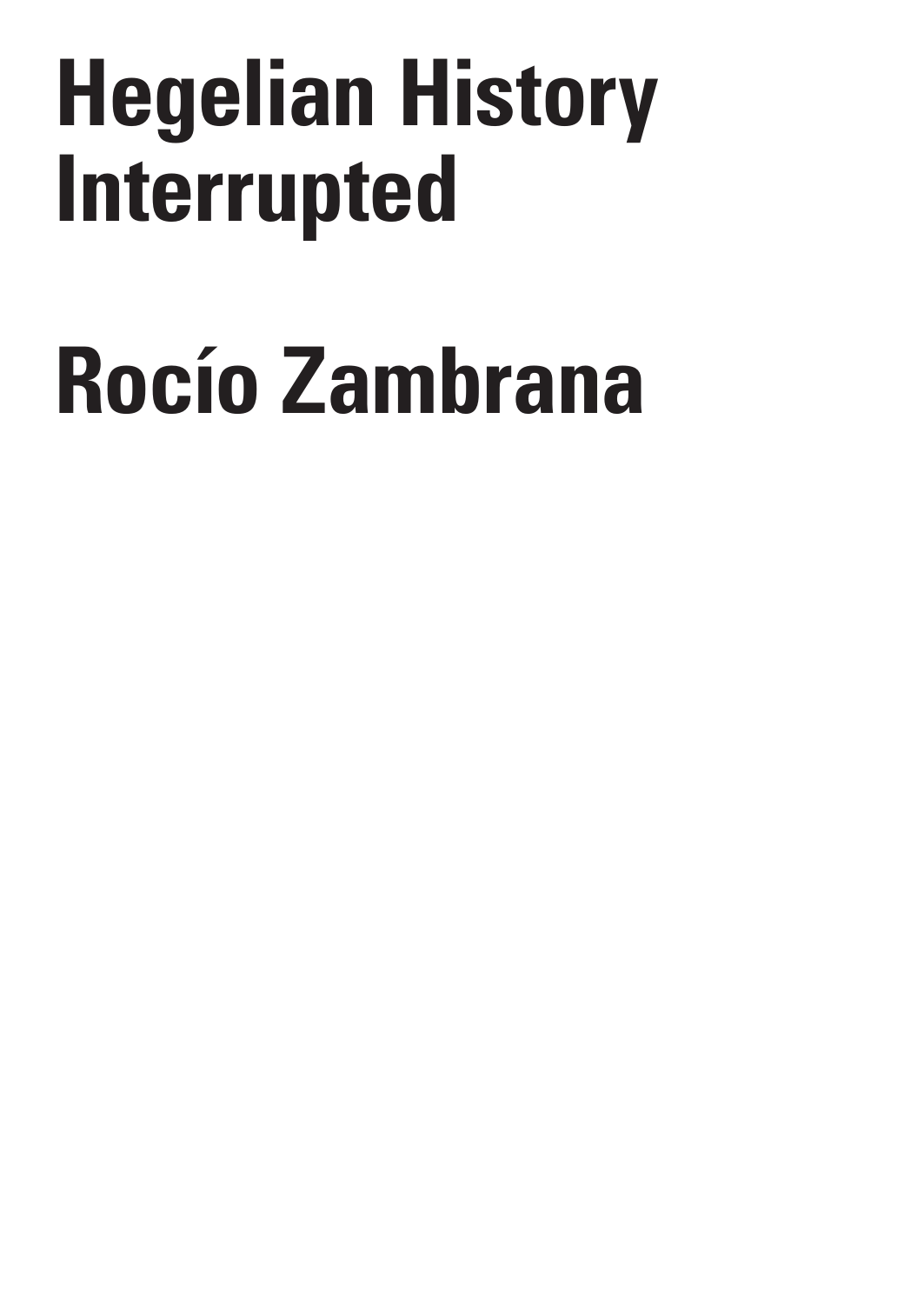**Abstract**: Decades of scholarship within and beyond Hegel studies have detailed not only the Eurocentrism but also the racism of Hegel's philosophy of history. In what follows, I revisit Hegel's notion of *Weltgeschichte* in the *Philosophy of Right*, taking the broader category of modernity as point of critical exposition. The variations of right that Hegel examines in the *Philosophy of Right* comprise the normative/institutional infrastructure that articulates the modern itself. I aim to recalibrate the critique of Hegel by exploring once more the place of the Haitian Revolution in Hegel's philosophy of history. Haiti dislocates rather than consummates the project of modernity. Jean Casimir's *The Haitians: A Decolonial History* offers new grounds for considering the Haitian Revolution as a refusal of the project of modernity, a project founded on chattel slavery, one that installed a settler colonial and anti-black world.

**Keywords**: Hegel, world history, colonialism, race, Haiti

Know thyself – *γνῶθι σεαυτόν*. The first of three maxims inscribed in the pronaos of the Temple of Apollo at Delphi, the Delphic oracle's injunction to Socrates, know thyself was to drive the world-historical movement of *Geist* in Hegel's philosophy centuries later.1 Knowledge of the "truth of humanity" or, more precisely, "the true in and for itself," is a feat of the actualization (*Verwicklung*) of the idea of freedom (*Frieheit*) in Weltgeschichte.<sup>2</sup> Hegel's Philosophy of Right moves through variations of right that give, as he puts it, "determinate shape and existence" to the idea of freedom.3 The book, however, culminates in the claim that "world history is the world's court of judgement" (*die Weltgeschichte ist das Weltgericht*), as Hegel famously writes quoting Schiller.4 World history is concerned with judgment, measuring the agents of history – specifically, nation-states – in relation to their realization of freedom. Hegel goes on to argue that this actualization travels east to west, beginning in Asia, arriving in Germany. Africa, as well as indigenous Americas, as is well known, remain in the realm of nature, posited as the non-historical past of world-historical unfolding. Know thyself in Hegel, then, is tantamount to the memory of the becoming of modernity – its normative commitments, its institutions, its contradictions. Know thyself guides the judgment of what has been that elevates modernity to the "truth of humanity."

Decades of scholarship within and beyond Hegel studies have detailed not only the Eurocentrism but also the racism of Hegel's

1 Hegel 1991, §343A.

2 Hegel 1991, §344n. The quote is from Hegel 1971, §377A.

3 Hegel 1991, §30.

4 Hegel 1991, §341.

R I T I  $\Omega$ U E / Volume 8

C R I S I S & C

Issue 2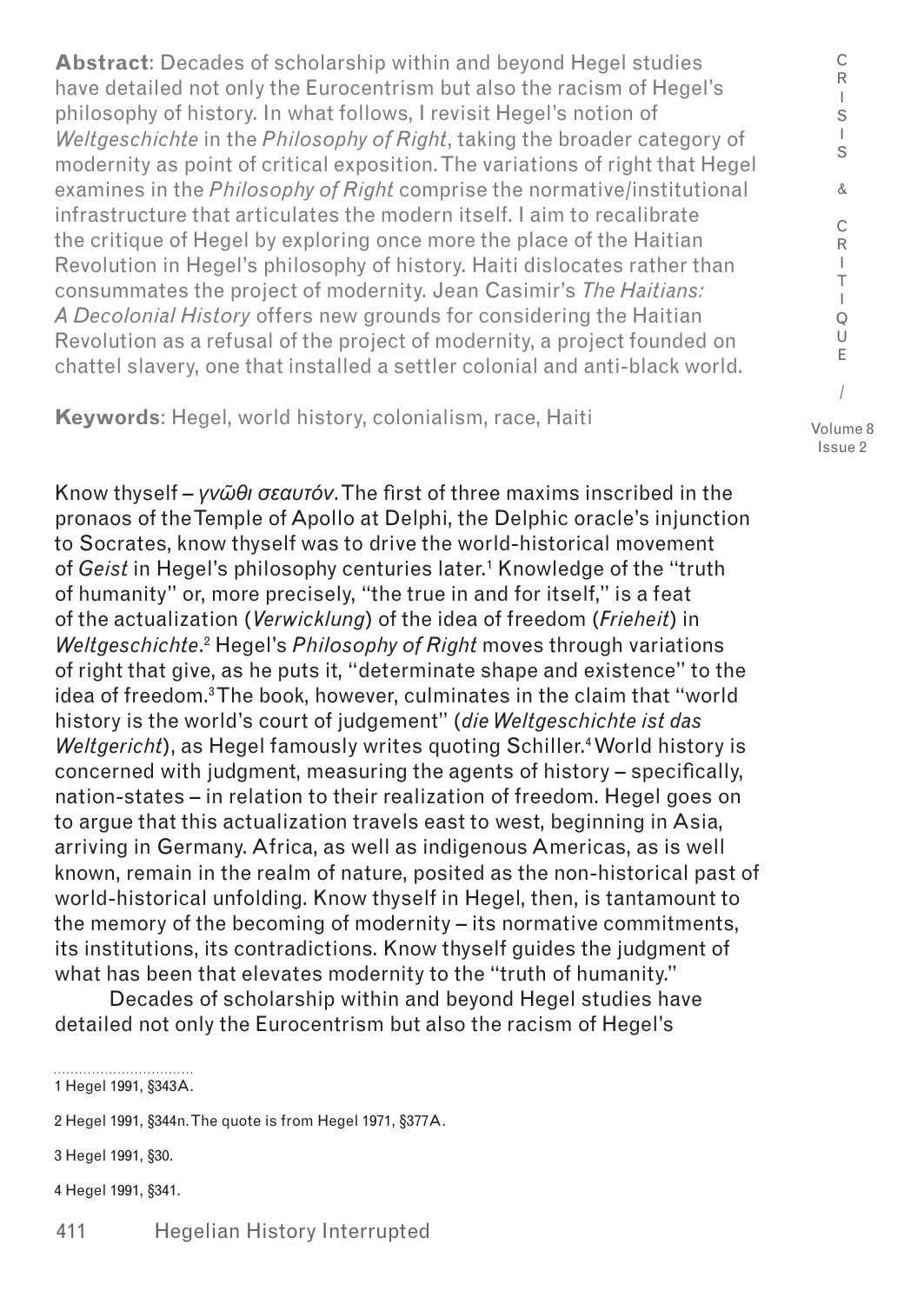philosophy of history, establishing that the basis for its assessment exceeds its teleology, theodicy, even eschatology.<sup>5</sup> In what follows, I revisit Hegel's notion of *Weltgeschichte* in the *Philosophy of Right*, taking the broader category of modernity as point of critical exposition.6 The variations of right that Hegel examines in the *Philosophy of Right* represent the organization of existence that articulates modernity, a project consummated in Europe and that requires positing the non-European as its past as well as its limit-to-transgress in its progressive unfolding. The spheres of right are not merely subject to measure in light of the realization of freedom. They comprise the normative/institutional infrastructure that articulates the modern itself. I aim to recalibrate the critique of Hegel by exploring once more the place of the Haitian Revolution in Hegel's philosophy of history. Haiti dislocates rather than consummates the project of modernity.7 Jean Casimir's *The Haitians: A Decolonial History* offers new grounds for rejecting the gesture that considers the Haitian Revolution either as the true consummation of the ideals of the Enlightenment or understanding it as an alternative modernity.8 Both options fail to consider the Revolution as a refusal of a project founded on chattel slavery, one that installed a settler colonial and anti-black world. Such refusal does not posit the non-modern as a pure externality, however – an assessment that follows from the Hegelian relegation of the non-modern to a past to be surpassed.<sup>9</sup> Instead, it organizes life beyond the experience of the violence of the coming-to-be of modernity.

Before entering the viscous terrain of Hegel's not most conservative moment but most consistent indeed foundational gesture, allow me to orient myself. French-Congolese philosopher Nadia Yala Kisukidi's view of philosophy as "an anthropological object" is decisive. In her "Philosophizing in a Dominated Land," discussing the debates concerning the question concerning African philosophy, Kisukidi explores the Eurocentrism of philosophy, as a practice, as an institution, in Africa. She poses the question in terms of the desire for philosophy for those whose humanity has been denied. The desire for philosophy, Kisukidi maintains, "points to a history made for victors and vanquished. Not just

8 Casimir 2020.

9 See Zambrana forthcoming.

R I S I S & C R I T I  $\Omega$ U E / Volume 8 Issue 2

<sup>5</sup> See, e.g., Bernasconi 1998, 2000, 2003); de Laurentiis 2014; McCarney 2003; Parekh 2003; Brennan 2013; Buchwalter 2009; Guha 2002; Serequeberhan 1989; Tibebu 2010; Harris 2021, forthcoming; Park 2013; Lloyd 2021; Zambrana 2017, 2020.

<sup>6</sup> Cf. Truillot 2021. Cf. also the notion of disavowal in Fischer 2004.

<sup>7</sup> Important literature here includes; e.g., Fischer 2004; Fick 1990; Gilroy 1995; Patterson 1985; Scott 2004; Laurent 2004; Nesbitt 2013, 2008; Vazquez-Arroyo 2008; Buck-Morss 2009; Ciccarello-Maher 2014, among others.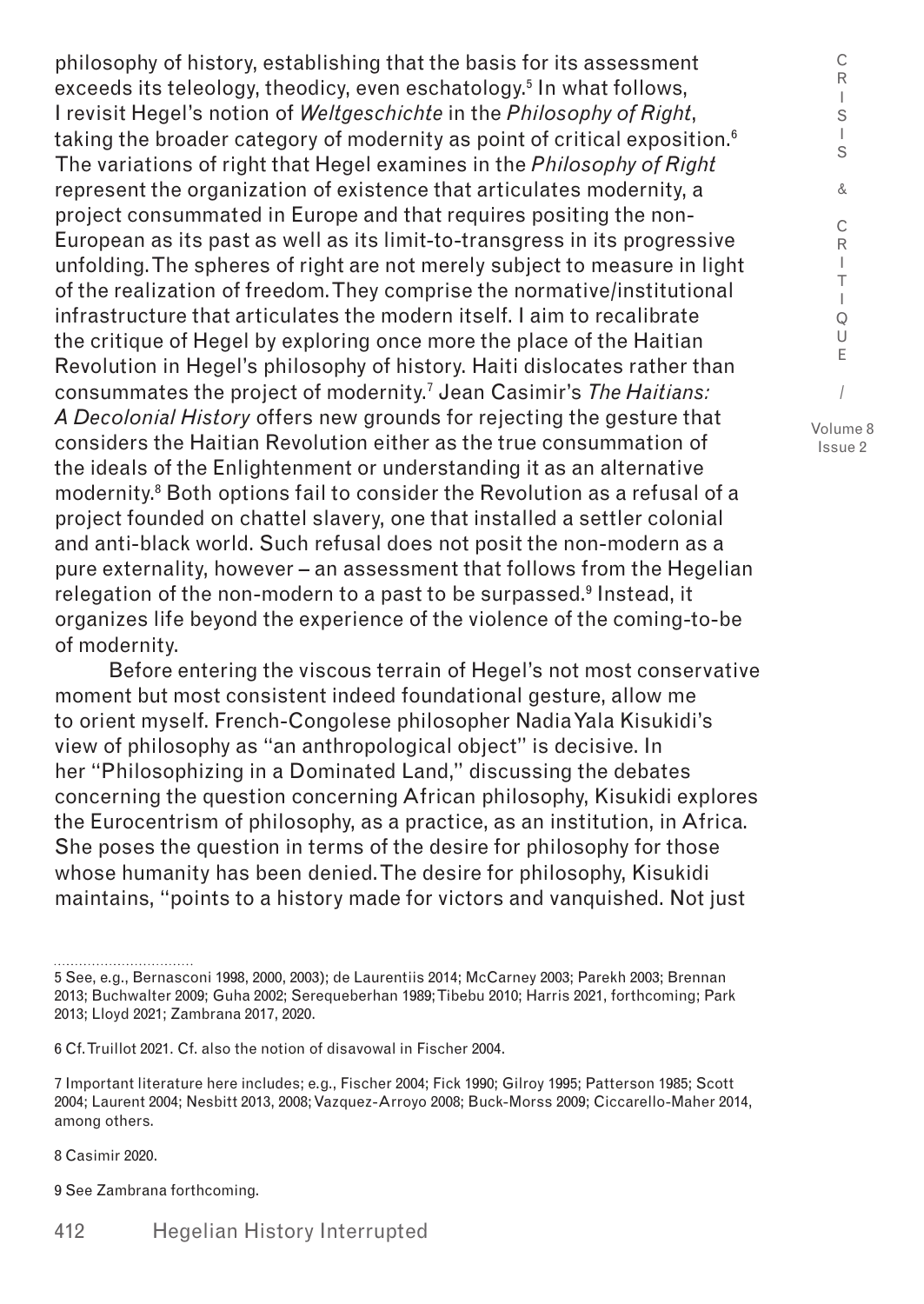any history but a colonial history understood as the history of the *Muntu's* attempts and vicissitudes in resembling his master and being recognized by him." As such, she adds, philosophy "appears as an attribute of power of which the vanquished is deprived." Kisukidi continues:

The desire for philosophy has nothing to do with philosophy. It reveals a condition of violence, not an emancipatory hope where the term philosophy functions just as a metonymy. It means just humanity and civilization, nothing else. So the answer to the question: how to philosophize in a dominated land is not linked to problems of epistemic justice. It is just a reenactment. How to escape from philosophy to change the world even if it means remaining in a nameless place.10

As an anthropological object, philosophy is an archive of dispossession and colonial mimicry. This is hardly an argument against the study of philosophy, however. This is not an argument against exploring the Western canon and its actualizations, even in gestures that seek to decolonize philosophy yet follow the coordinates of the canon in its institutional location. On the contrary. Philosophy as an anthropological object stands in need of a deep dive especially if one comes to the conclusion that what is required is to escape it. To do philosophy is to know ourselves, but that means to track terms, gestures, grammars of thought, forms of perception, all in all, structures of intelligibility that seize. This is not a problem of epistemic justice.

Returning once more to the question of Hegel's philosophy of history is not for the sake of shifting the geography of reason, unearthing the modern from a different geographical location, an alternative modernity developed in other space-times. It is rather for the sake of tracking modernity's ongoing productivity: the continuing violence of the racial order it inaugurated and consistently adapts, the normative/institutional/material universe it persistently refounds. To orient oneself from the view of philosophy as an anthropological object, to see philosophy as an attribute of power, is to question the desire for modernity's promise even after having clarified its undeniable productivity. Hegel scholarship is prone to debating the status of Hegel's notes on colonialism, his in-passing discussions of slavery, his anthropological notion of race and its relation to history, his silence on the Haitian Revolution, aiming to clarify context, by and large seeking to recover the project of modernity reading Hegel against himself. Yet this reading practice can reinstall coordinates of sense inseparable from modernity's racial order.

C R I S I S & C R

<sup>10</sup> Kisukidi 2019a, 2019b. This is my transcription of the English version Kisukidi read at "Critique, Decoloniality, Diaspora" (Berkeley).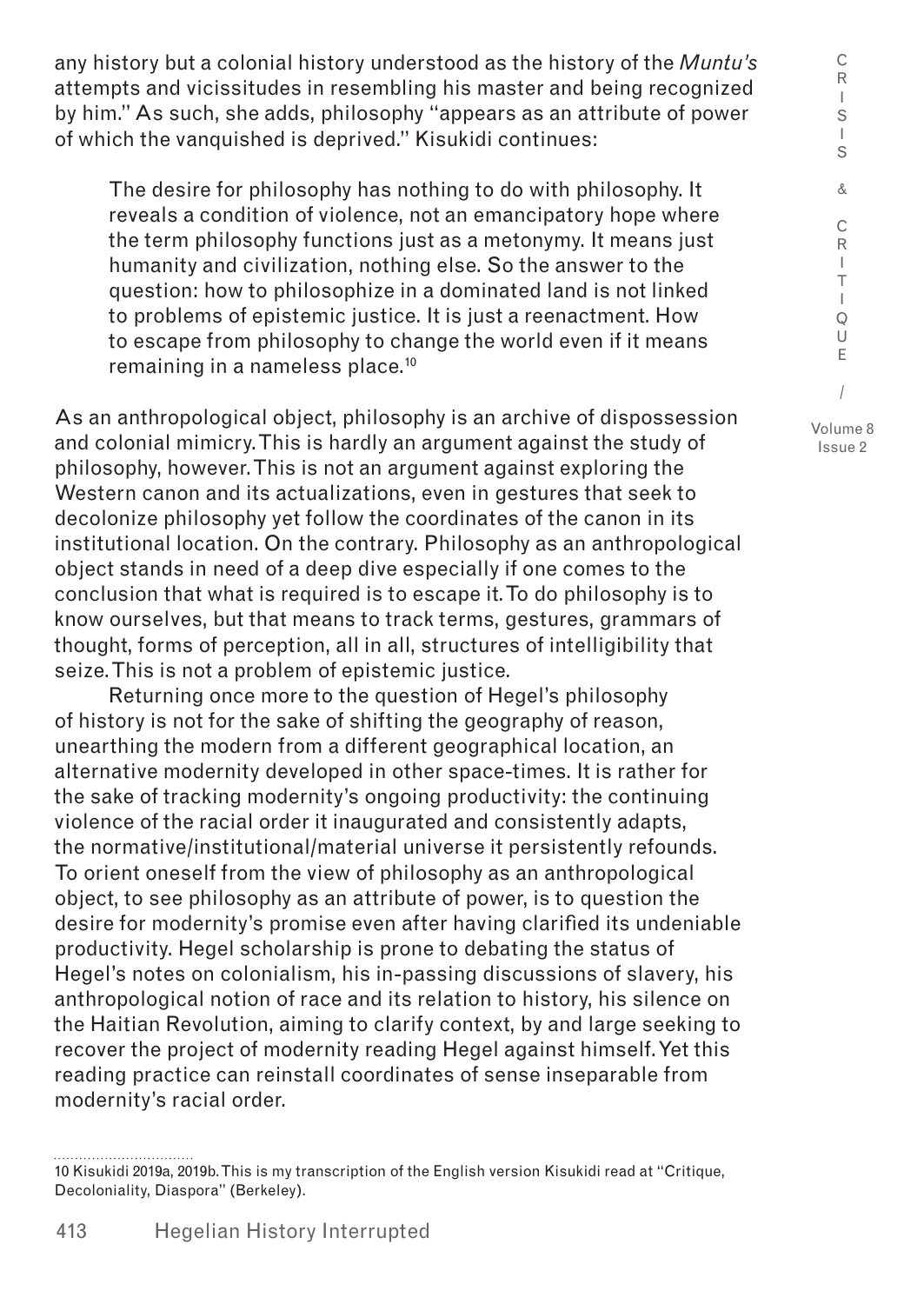The article is composed of two parts. Part one assesses Hegel's notion of *Weltgeschichte* in the *Philosophy of Right*. The nation-state is the key apparatus in modernity's organization of authority, producing the material and normative coordinates of sovereignty. The nation-state, hence its people (*Volk*), is the proper agent of history, according to Hegel. The modern nation-state provides the norm for world-historical judgment, measuring the actualization of freedom within and beyond the west. Part two takes George Ciccarello-Maher's critique of Susan Buck Morss' "Hegel and Haiti" as productive in specifying the operation of universality in politics, establishing the particularity of the Haitian Revolution as pivotal for a universal understanding of freedom. Yet to take up the question of Hegel and Haiti once more requires focusing on the discussion of *Weltgeschichte*, exploring the status of modernity in relation to its structuring apparatuses beyond the dialectic of the universal and the particular endemic to them. To this end, I turn to Casmir's study of Haiti, specifically in relation to the thesis that the Revolution constructed sovereignty beyond the nation-state. The analytic effectivity of Hegelian history is interrupted, then, when we pay attention to the Haitian Revolution, yet in relation to forms of ongoing refusal that turn inoperative modernity's signature apparatuses.

#### **Weltgeschichte is Weltgericht**

Quoting the penultimate stanza of Schiller's 1794 "Resignation," Hegel writes that "world history is the world's court of judgement." Hegel's exposition of spheres of right ends with this reflection on world history. Before considering the status of this ending in greater detail, it is important to recall the structure of the book. In his introductory remarks, Hegel provides a sketch of each sphere. The *Philosophy of Right* moves through three spheres in which the "will [*Wille*] that is free in and for itself" can be realized: *das Abstrakte Recht* (Abstract Right), *die Moralität* (Morality), and *die Sittlichkeit* (Ethical Life).11 Consistent with his other important works, the specific failures of each sphere of right lead to the next normative/institutional shape. With every failure, we gain greater concreteness, hence determinacy. With every failure, we have greater comprehension of the truth of the matter at hand (*die Sache Selbst*) – the will that is free in and for itself.

In his introductory sketch, Hegel clarifies that, initially, the will is "immediate" and therefore "abstract."12 Its "existence [*Dasein*]," he adds, is an "immediate external thing [*Sache*]." This realization of right operates

11 Hegel 1991, §33.

12 Hegel 1991, §33.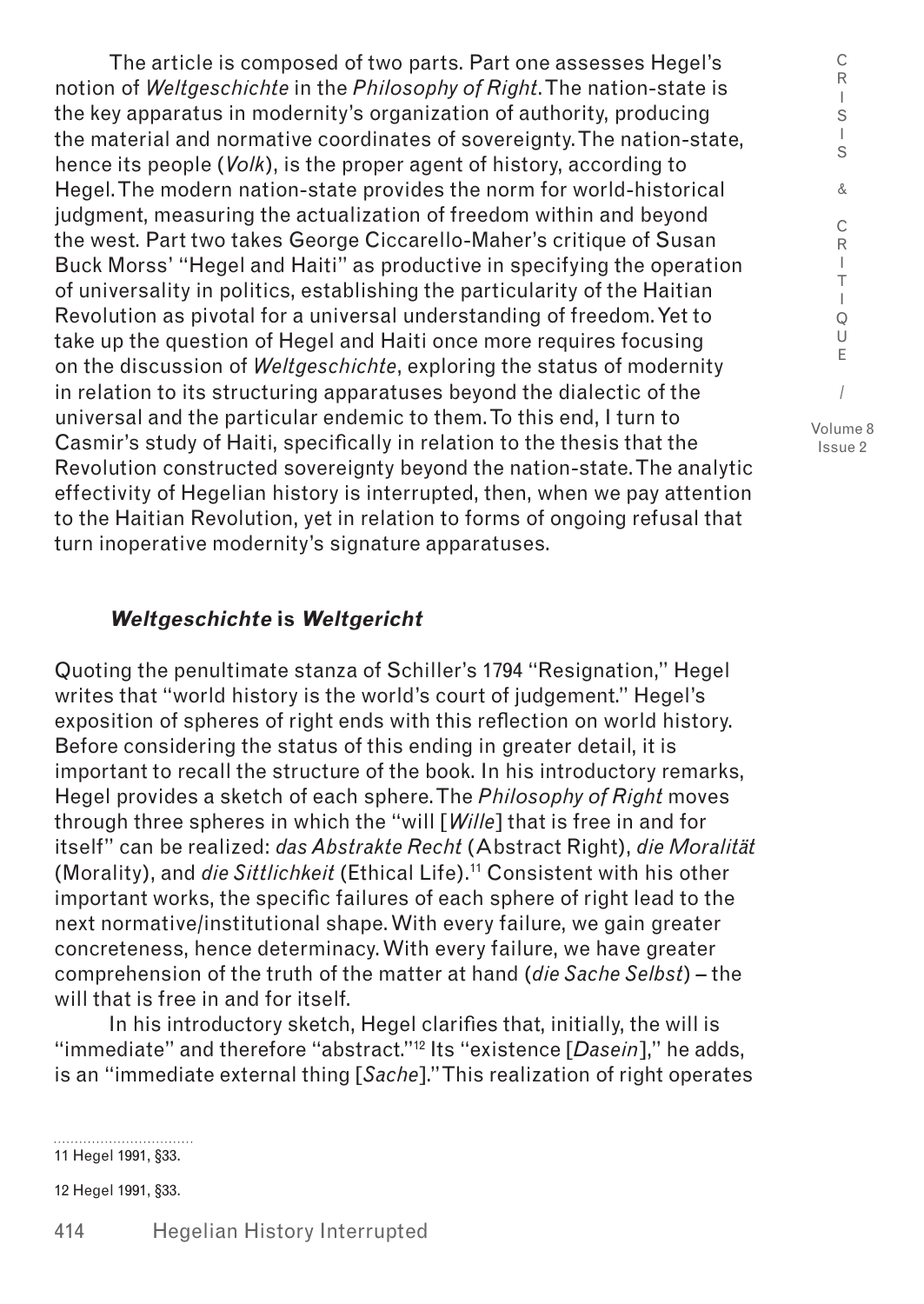linking the person (*Person*), the contract, and property.13 This sphere is abstract in insufficiently providing coordinates for interiority, which is necessary for conceiving of a form of subjectivity that is accountable for its actions. The will, initially in its utmost indeterminacy hence abstraction, gains its first determination thus concretion in the act of externalization as appropriation. Externalization (*Entaußerung*) is here a matter of selfextension in ownership, positing a world for the making through the taking.14 It is crucial to point out from the get go that this mode of selfextension is not merely an act of appropriating land, subtending a settler colonial project. It is also a matter of appropriating laboring bodies, despite Hegel's own comments on slavery in this context.<sup>15</sup> "[S] lavery, serfdom, disqualification from owning property, restrictions on freedom of ownership," Hegel here argues, should be considered as the "alienation of personality."16 With respect to, he says, the "Athenian slave," slavery is not only a matter of becoming a possession, but of the possibility of alienating his activity to his master.<sup>17</sup> The wrong here is the erosion of the inalienable right to possession, mineness being a necessary feature of the outward realization of the will. Although more would need to be said here, the conception of the will at hand is one that gains reality in the ownership of the earth *and* its living inhabitants, binding labor and the making of a modern world to chattel slavery.18

So understood, the will remains without sufficient determination. In a subsequent sphere or mode of externalization, the will is "reflected from its external existence *into itself*, determined as *subjective individuality*  [*Einzelheit*] in opposition to the *universal*."19 This universal, however, is something merely "internal." It manifests itself as the "good" that mediates the externality of the will in terms of "*right of the subjective will*." Hence, it "*has being* only *in itself*."20 That is to say: the truth of the will is anchored in its subjectivity, here as a matter of the will that is good, as a matter of morality. Individuality is therefore not only confronted by but also in contestation with objective existence qualified by the normative terrain discussed under the banner of abstract right. The

. . . . . . . . . . . . . . . . . 13 Hegel 1991, §§41-47.

14 See Hegel 1991, §44.

15 See Harris forthcoming, for an account of slavery in Hegel distinguished from the lordship and bondage dialectic. See also Tibebu 2010 and Stone 2017.

16 Hegel 1991, §66A.

17 Hegel 1991, §66A.

18 Cf. Hartman 1997, p. 21.

19 Hegel 1991, §33.

20 Hegel 1991, §33.

C R  $\mathbf{I}$ S I S & C R I T I Q U E / Volume 8 Issue 2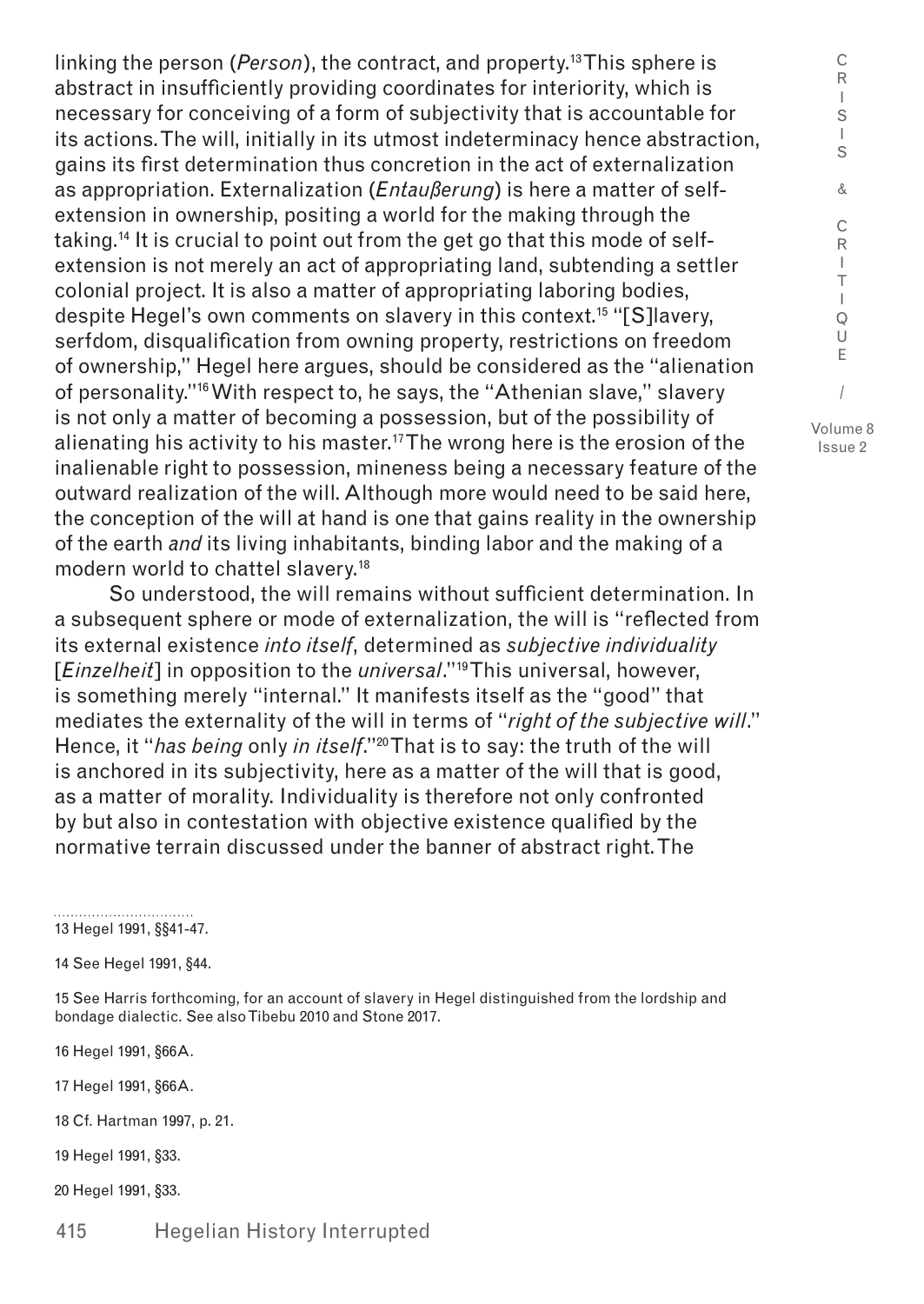subjectivity of the will, its realization as morality in Protestant key, to be sure, is a manifestation of the moral orientation of the modern European understanding of the authority of intention and belief. Morality expresses normative coordinates that trade on the diremption between willing and the ethical totality in which the individual acts. The problem is, however, that one cannot divorce any insistence on the goodness of the individual will not from crime, as in the sphere of abstract right, when its actions do not conform with the ethical totality. There, punishment is more than legitimate; it is necessary if right is to be protected.<sup>21</sup> Here, in being anchored in mere individual disposition, the mere subjectivity of willing is but bad conscience, hypocrisy, subjectivism, or irony.<sup>22</sup> This is no concrete realization of freedom, according to Hegel.

Freedom is the being in *and* for itself of the will. Freedom exists as, the idea of the good realizes in "the internally reflected will and in the external world."23 Ethical life actualizes the idea of freedom in its "universal existence in and for itself." *Sittlichkeit*, as is known, is itself structured by three spheres in which freedom is concrete, actual. The family, civil society, and the state are the three material/normative shapes of existence in which the person can realize itself not only as a willing possessing or moral being, but as an irreducibly social being. Relations of care within the nuclear family; modes of exchange in a market economy and, at best, a sense of belonging in the productive sphere in the corporation; the manifestation of belonging to a collective in the state (constitutional monarchy, to be exact) are the material/normative coordinates that organize existence. These make possible the living actuality rather than the mere existence of freedom. While the family figures as the unmediated, totality of nature, civil society is the division through which individuality is possible. Civil society, to be sure, produces a host of problems, most pressingly poverty and destitution resulting from overproduction.<sup>24</sup> Colonization is one among various solutions to the problem of poverty, according to Hegel.<sup>25</sup> Relocating a surplus population to distant lands in which "new markets and spheres of industrial activity" are available supplements the police and the corporation as forms of address.

Hegel discusses varieties of colonialism, noting contemporary independence movements motivated by lack of rights in the (American)

21 Hegel 1991, §§97ff. 22 Hegel 1991, §140. 23 Hegel 1991, §33. 24 See Hegel 1991, §§241ff., esp. 244. 25 Hegel 1991, §§246ff., esp. 248.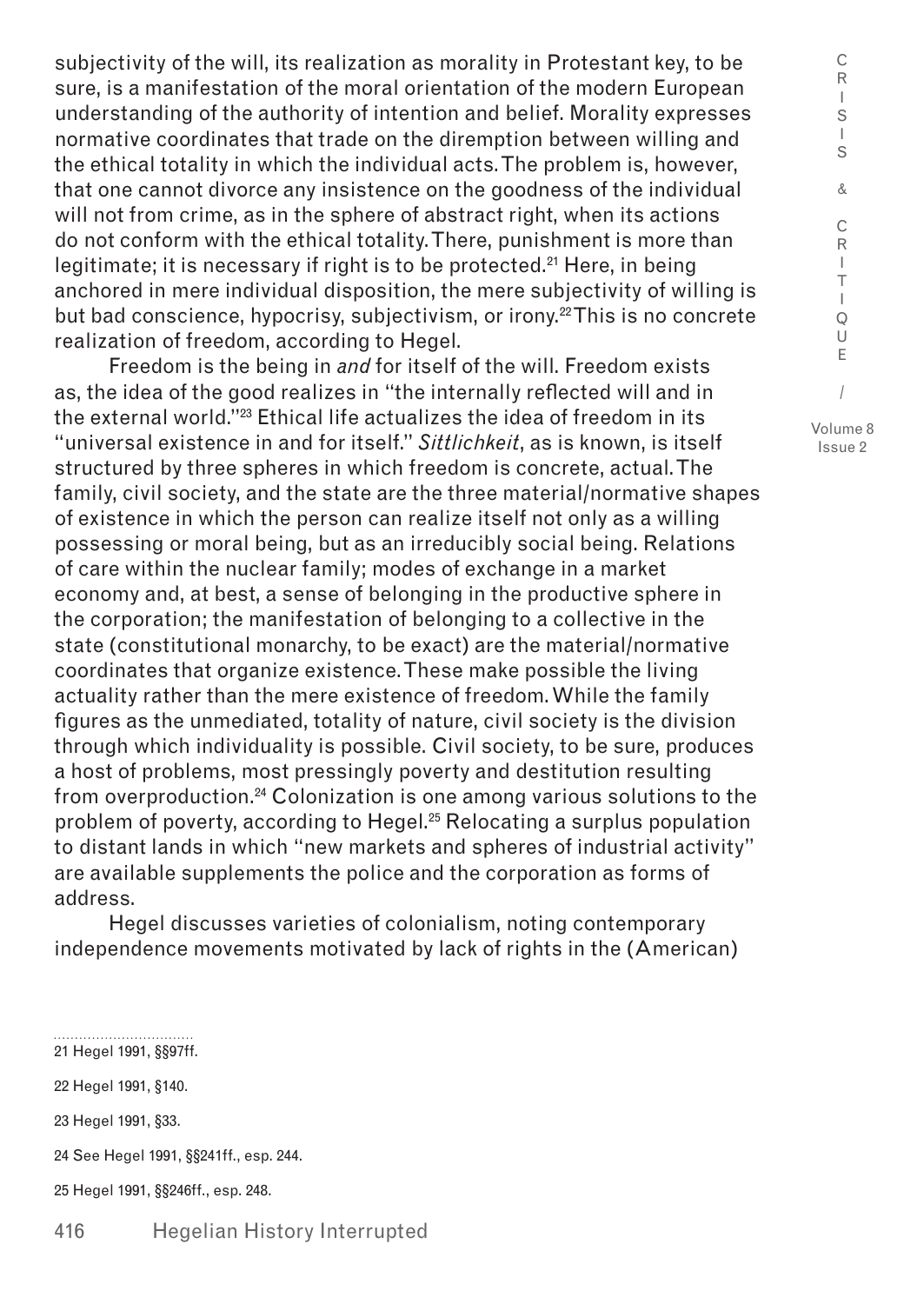colonies.26 As in the case of the "emancipation of slaves," Hegel argues, independence is of the greatest advantage to the "mother state."<sup>27</sup> In the *Philosophy of History*, recall, Hegel argues for the gradual abolition of slavery. Drawing from his view of Africa as outside of history, he posits that slavery is a "wrong (*Unrecht*), for the essence of humanity is freedom," but immediately qualifies the claim arguing that "for this man must first become mature."28 European colonialism, more precisely, the European capture, commerce, and enslavement of Africans, is a qualified wrong, according to Hegel, insofar as it brings consciousness of freedom to captives. This consciousness, however, is gained in the state. In the 1822/23 courses on the *Philosophy of World History*, Hegel argues that "slavery . . . is necessary at those stages where the state [and its people] has not yet arrived at rationality. It is an element in the transition to a higher stage."<sup>29</sup> Hegel ties this supposed acquisition of freedom to the "sense of private property, of achieving independence through one's own activity, or of securing one's property through right."<sup>30</sup> As Allison Stone explains, "[b]y being forced to labor and being disciplined spiritually by agencies such as the Christian church, these people will eventually learn about their freedom. Until then, their subjection, while partially wrong insofar as it is subjection, is also partially right: it is, at least, an improvement on the natives remaining in their natural, wholly unfree, precolonial condition."31 Abolition should be gradual, Hegel also maintains, otherwise "the most frightening consequences arise, as in the French colonies."32

In the *Philosophy of Right*, Hegel argues that it is only in the state that the will is free. The will is "equally universal and objective in the free self-sufficiency of the particular will," more precisely, in the figure of the monarch. In the particular execution of the universality of the people (*Volk*), as articulated in and by the state, here moving beyond his discussion of patriotism to the activity of the figurehead, the will is not merely external and internal but in and for itself free. World history becomes relevant at this juncture. The state, Hegel writes, is the "actual and organic" *Geist* of a people, which "actualizes and reveals itself through the relationship between the particular national spirits" and "in world history as the universal world spirit whose right

26 Hegel 1991, §248.

27 Hegel 1991, §248.

28 See my discussion on maturity in forthcoming. See also Hegel 1991, §57A.

29 Quoted in Stone 2017, p. 255.

- 30 Quoted in Stone 2017, p. 255.
- 31 Stone 2017, p. 255.
- 32 Quoted in Stone 2017, p. 255.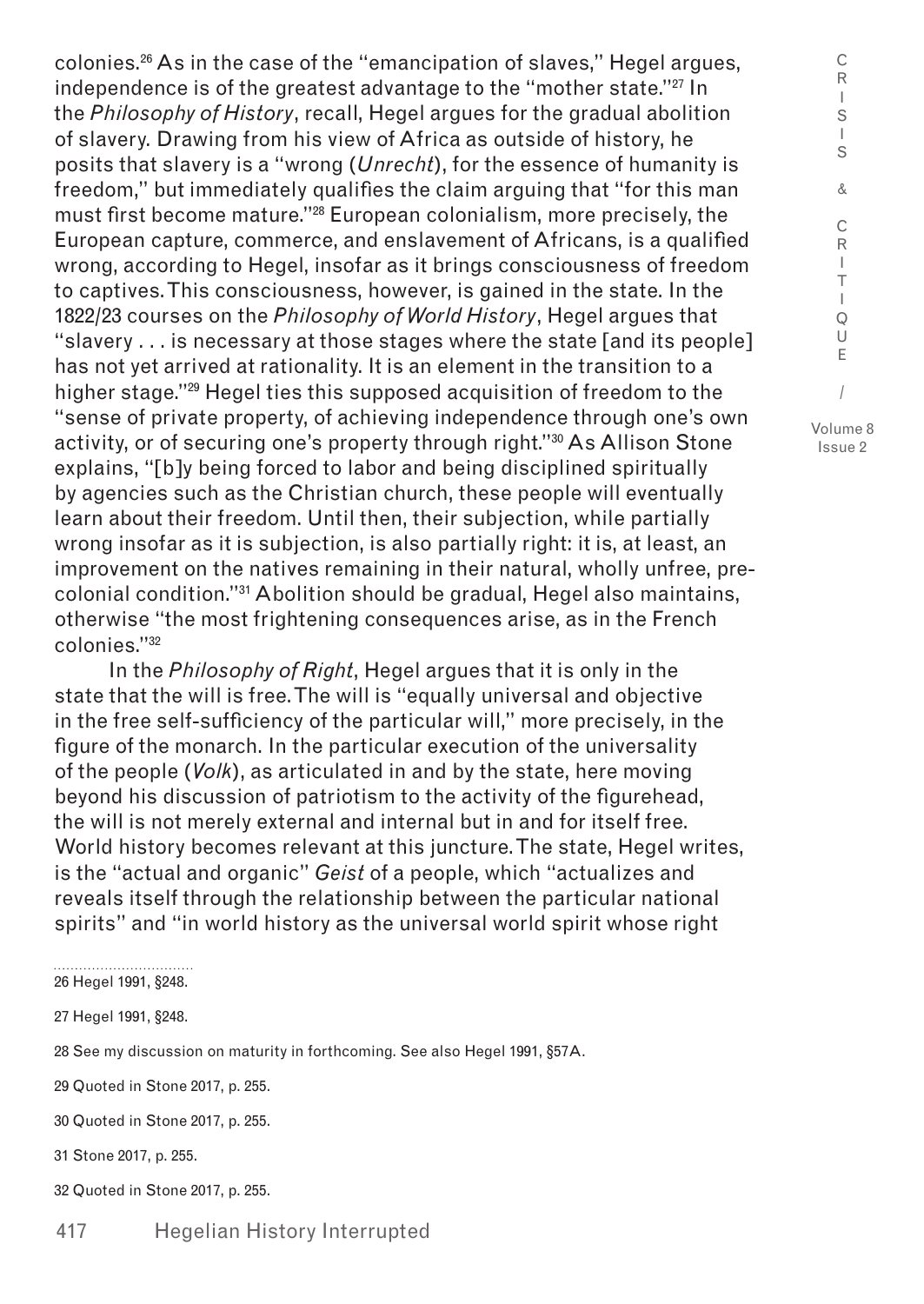is supreme."33 The agent of history is the state, in which a people is manifest. The actualization of freedom is measured between states from a world historical perspective in relation to "world spirit" in its self-comprehension. It is not established in light of the failures of each sphere of right discussed in the *Philosophy of Right*. The content of each failure of the three spheres drives the truth of freedom, yet freedom is to be comprehended in its truth through a final judgment in relation to other nation-states/peoples. In the last instance, it is not states but peoples who manifest the truth of freedom in its living actuality within the state. Such living actuality is a matter of "rationality." The state is "absolute end" because it is rational. Rationality is a matter of consciousness of freedom.

*Die Weltgeschichte ist das Weltgericht* closes the book. This mirrors the end of Hegel's central texts: *Phenomenology of Spirit*, *Science of Logic*, *Encyclopedia of Philosophical Sciences*. The end (*Ende*) rather than the beginning (*Anfang*) of Hegel's texts are privileged interpretive sites.34 They announce the truth of what has been shown in methodological key – not only as a metatheoretical reflection on or comprehension of the movement of the text itself. In this case, the end provides a measure for world-historical judgment on the matter at hand, namely, the will that is free in and for itself. As Angelica Nuzzo argues, the court of judgment signals a shift away from the movement of recollection (*Erinnerung*) distinctive of Hegel's endings.<sup>35</sup> Historical memory gathers together moments through which the truth of the matter at hand has been shown. Memory gathers what is seemingly dispersed in the immanent development of its own content.36 In contrast, here we face historical judgment or, better yet, judgment of history. In *Memory, History, Justice in Hegel*, Nuzzo writes:

*Weltgeschichte* is *Weltgericht*, declares Hegel in Schiller's aftermath. While memory no longer does justice to history, it is now history that measures the justice and truthfulness of memory. History, whose subjects or agents are the nation-states, is introduced not by memory (and the concept or *Begriff* to which ethical memory leads) but by judgment, or *Urteil* – by the judgment to which memory (and the concept) as well as the states are ultimately subject. <sup>37</sup>

34 On *das Ende*, see especially Nuzzo 1999 and Zambrana 2015.

35 Nuzzo 2012, chap. 4.

36 Nuzzo 2012, pp. 45ff.

37 Nuzzo 2012, p. 109.

R I S I S & C R I T I Q U E / Volume 8 Issue 2

<sup>33</sup> Hegel 1991, §33.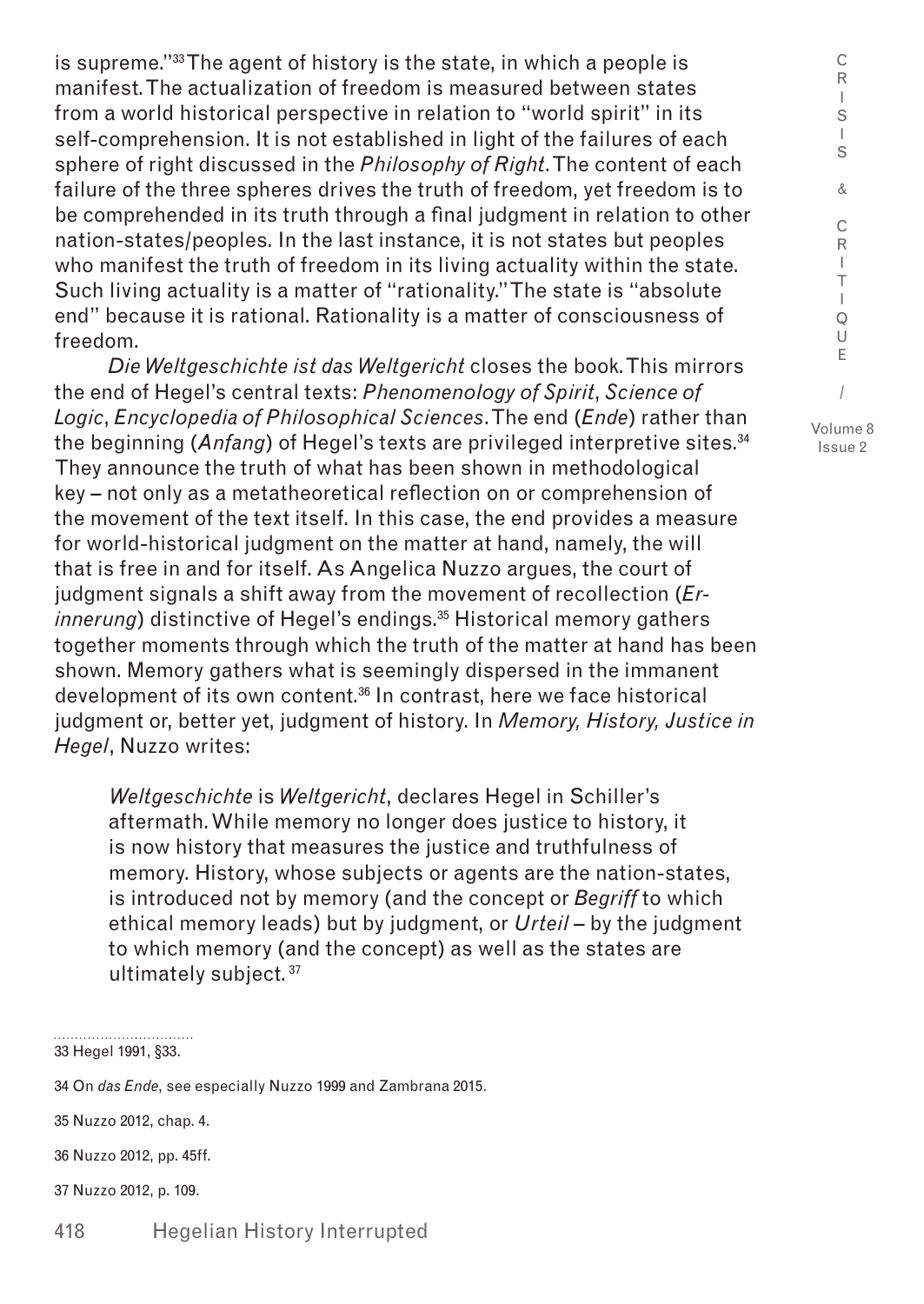World history is not only perspective: historical memory of *Geist* in its unfolding, the backward-looking gaze that retrospectively reconstructs events and institutions necessary for the advent of freedom/modernity. Hegel writes that "the history of spirit is its own deed [*Tat*], for spirit is only what it does, and its deed is to make itself – in this case as spirit – the object of its own consciousness and to comprehend itself in its interpretation of itself to itself."38 World history as comprehension is here norm: measure, judgment of the actuality rather than the becoming of freedom. Hegel accordingly glosses ethical life, that is, "the Penates, civil society, and the spirits of the nations [*Volkgeister*] in their multifarious actuality," as "ideal."39 *Sittlichkeit* is not only demonstrated as a living actuality by the movement of *Geist*. It is binding for world-historical judgment.

World-historical judgment necessarily runs through anthropological existence, which develops the racial hierarchy endemic to Hegel's signature nature/spirit distinction.<sup>40</sup> Hegel's anthropology, in which Africa fares the worst, installs fundamentally anti-black coordinates of sense that remain consistent throughout his system. The state of maturity – rationality, that is, consciousness of freedom – achieved based on the nature/spirit distinction serves as norm for measuring nation-states. The state, recall, is the site of living actuality of a people, since in politicojuridical organization a people is able to leave nature behind. Closing the *Philosophy of Right*, Hegel writes:

its initial stage, a nation [*Volk*] is not a state, and the transition of a family, tribe, kinship group, mass [of people], etc. to the condition of a state constitutes the final realization of the Idea in general within it. If the nation, as ethical substance – and this is what it is in *itself* – does not have this form, it lacks the objectivity of possessing a universal and universally valid existence [*Dasein*] for itself and others in [the shape of] laws as determinations of thought, and is therefore not recognized; since its independence has no objective legality or firmly established rationality for itself, it is merely formal and does not amount to sovereignty.<sup>41</sup>

The distinction between a people and the state has served as point of appeal when arguing against the fact that Hegel holds Eurocentric or racist views. As I have discussed elsewhere, Joseph McCarney's

38 Hegel 1991, §343.

39 Hegel 1991, §341.

40 Hegel 1991, §347. See Zambrana 2017. See Jackson 2020, p. 30, who notes the circularity of Hegel's reasoning and argues that "his logic collapses against the weight of his percepts and method."

41 Hegel 1991, §349.

I T I Q U E /

C R I S I S & C R

Volume 8 Issue 2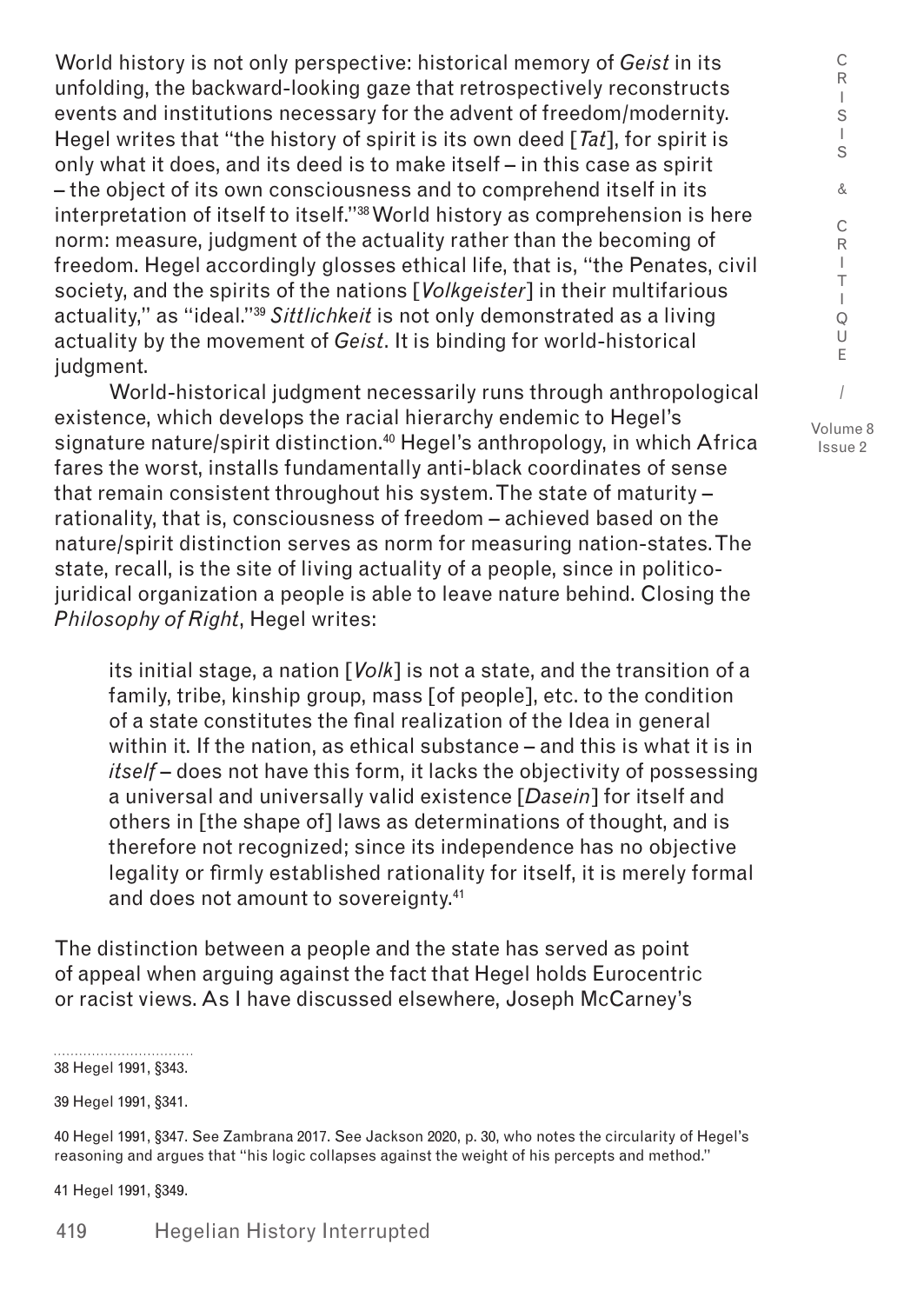argument that Hegel's thought cannot be so charged, given that a world-historical perspective judges the rationality of formal institutions of a people rather than peoples themselves, cannot be maintained. $42$ Consistent with the nature/spirit distinction, Hegel here establishes an equivalence between rationality (consciousness of freedom), politicojuridical institutionality, and sovereignty. The Idea of right appears in legal and objective institutions, giving form to relations even within the family ("marriage") and with respect to labor and a metabolic relation to nature ("agriculture").43 Accordingly, Hegel sketches four shapes (*Gestalten*) through which self-consciousness of freedom is achieved. Immediate revelation, beautiful ethical individuality, abstract universality or mere self-absorption, return from infinite opposition producing and knowing "its own truth as thought and as world of legal actuality" manifest the coming-to-be of freedom.44 While the first is the Oriental Realm, according to Hegel, it is superseded by the Greek Realm, the Roman Realm, culminating in *Geist* that knows itself as *Geist* in the Germanic Realm.

The philosophical gesture that closes the *Philosophy of Right* allows Hegel to state that "the present has cast off its barbarism and unjust [*unrechtliche*] arbitrariness, and truth has cast off its otherworldliness and contingent force, so that the true reconciliation, which reveals the state as the image and actuality of reason, has become objective."45 The state, along with the legal and moral order expounded in the *Philosophy of Right*, is an expression of sovereignty in giving shape (materially, institutionally) to freedom. The equivalence between rationality, politicojuridical institutionality, and sovereignty that yields the norm for worldhistorical judgment here establishes the consummation of the project of modernity in the Germanic Realm. I argue that it is the normative and material universe that we have seen supports this claim that is dislocated by the Haitian Revolution. Modernity itself, rather than its fulfillment, is sent into crisis by the Revolution. The status of the Haitian Revolution in Hegel's philosophy of history, for this reason, is best grasped in relation to but beyond the dialectics of universality and particularity established by that universe. Moving beyond Hegel's decision, consistent with his account of world-historical unfolding, to center the French Revolution instead of the Haitian Revolution as the world-historical event without which modernity would not have come to be is key. Considering instead the apparatuses that realize modernity and that he justifies in the *Philosophy of Right* is key.

42 See Zambrana 2017; McCarney and Bernasconi's exchange in 2003.

44 Hegel 1991, §353.

45 Hegel 1991, §360.

& C R I T I Q U E / Volume 8

C R I S I S

Issue 2

<sup>43</sup> Hegel 1991, §350. The state as well as the legal order regulate social relations regarding kinship and economic exchange.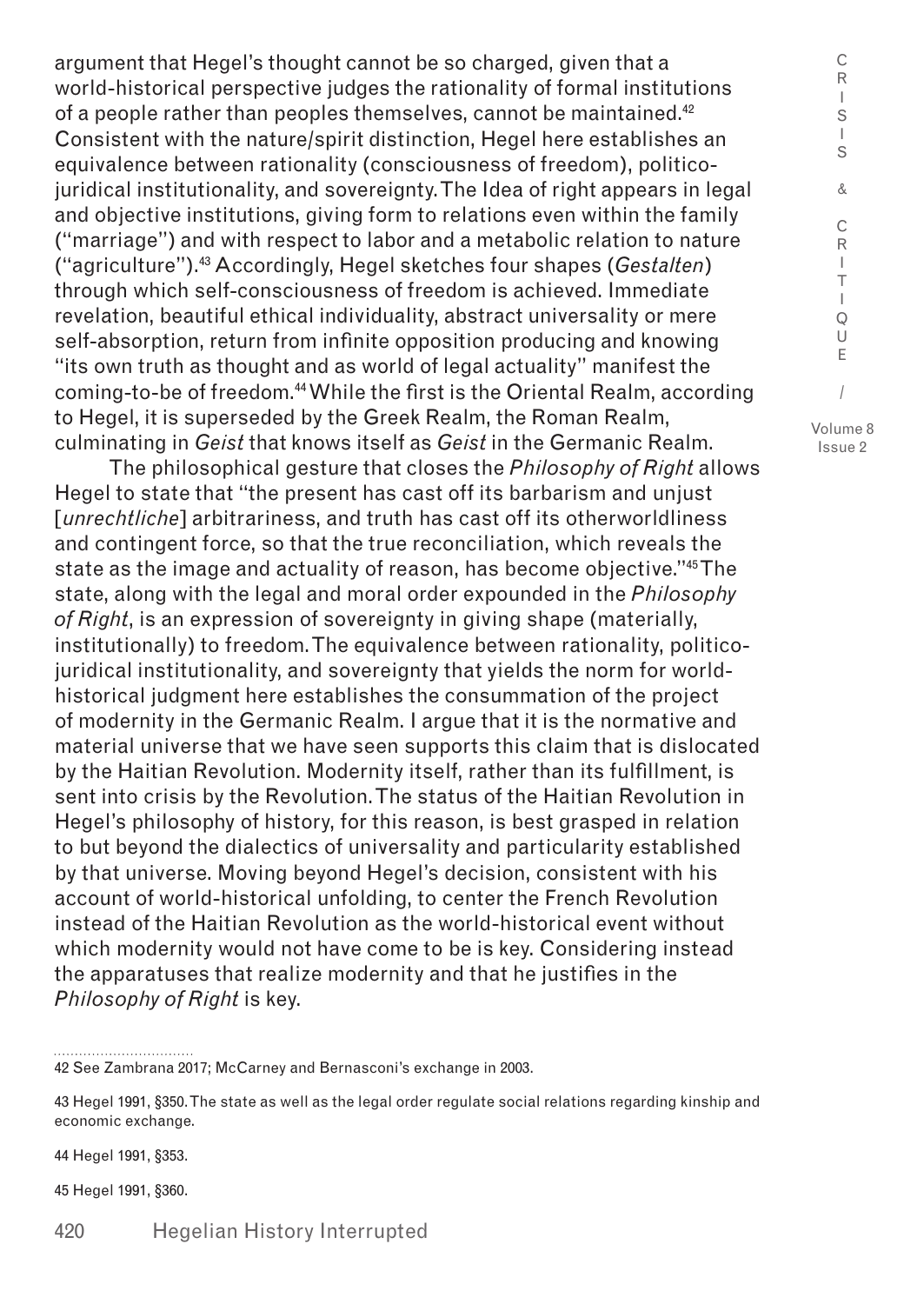#### **Hegel and Haiti Redux**

Susan Buck-Morss' "Hegel and Haiti," the 2000 essay, and especially *Hegel, Haiti, and Universal History*, the 2009 book, were heavily criticized. Especially in the book, Buck-Morss defends the idea of universal history, despite her own findings concerning Hegel's silence about the Haitian Revolution. As Buck-Morss states in the preface to her book, critics argue against the resurrection of the very idea of universal history from the "ashes" of Hegelian metaphysics.46 They also question the decision to forgo a reflection on the alternative modernity that the Haitian Revolution could instead represent. Buck-Morss pursues her engagement with Hegel around the question of his knowledge of the Haitian Revolution. She investigates whether it was the source of inspiration for the masterslave dialectic most famously though not exclusively developed in the 1807 *Phenomenology of Spirit*. 47 Hegel knew of the Revolution, as had been pointed out by Pierre-Franklin Tavarès.<sup>48</sup> Its suppression, however, should come as no surprise to any reader of Hegel. Hegel's equally famous engagement with the French Revolution and the revolution in thought of German critical philosophy, for reasons we have seen, centers the latter as the world-historical events without which modernity, as a project and as a historical reality, would not have come to be.

Surprise at Hegel's decision aside, Buck-Morss suggests that recovering this "unhistorical history" erodes the Eurocentrism of Hegel's thought, delivering a necessary universal historical perspective in reconfigured dialectical vein. Buck-Morss' claim is not merely that it is not the French but the Haitian Revolution that realizes the promise of liberty and equality.<sup>49</sup> She furthermore argues that centering Haiti makes possible building a world-historical perspective from our "inhumanity in common."50 A universal history so conceived makes possible action rather than inscribing power.<sup>51</sup> "What happens when," Buck-Morss writes, "in the spirit of dialectics, we turn the tables and consider Haiti not as a victim of Europe, but as an agent in Europe's construction"?52 Haiti is an agent in Europe's construction in providing content to the formality of the discourse of the Rights of Man. Haiti allows us to track the inhumanity from which such rights emerge or that such rights can in fact reproduce.

46 Buck-Morss 2009, p. ix. 47 Buck-Morss 2009, p. 48. 48 Buck-Morss 2009, p. 48. 49 Buck-Morss 2009, p. 42. 50 Buck-Morss 2009, pp. 138ff. 51 Buck-Morss 2009, p. 110. 52 Buck-Morss 2009, p. 80.

C R I S I S & C R I T I  $\Omega$  $\cup$ E / Volume 8 Issue 2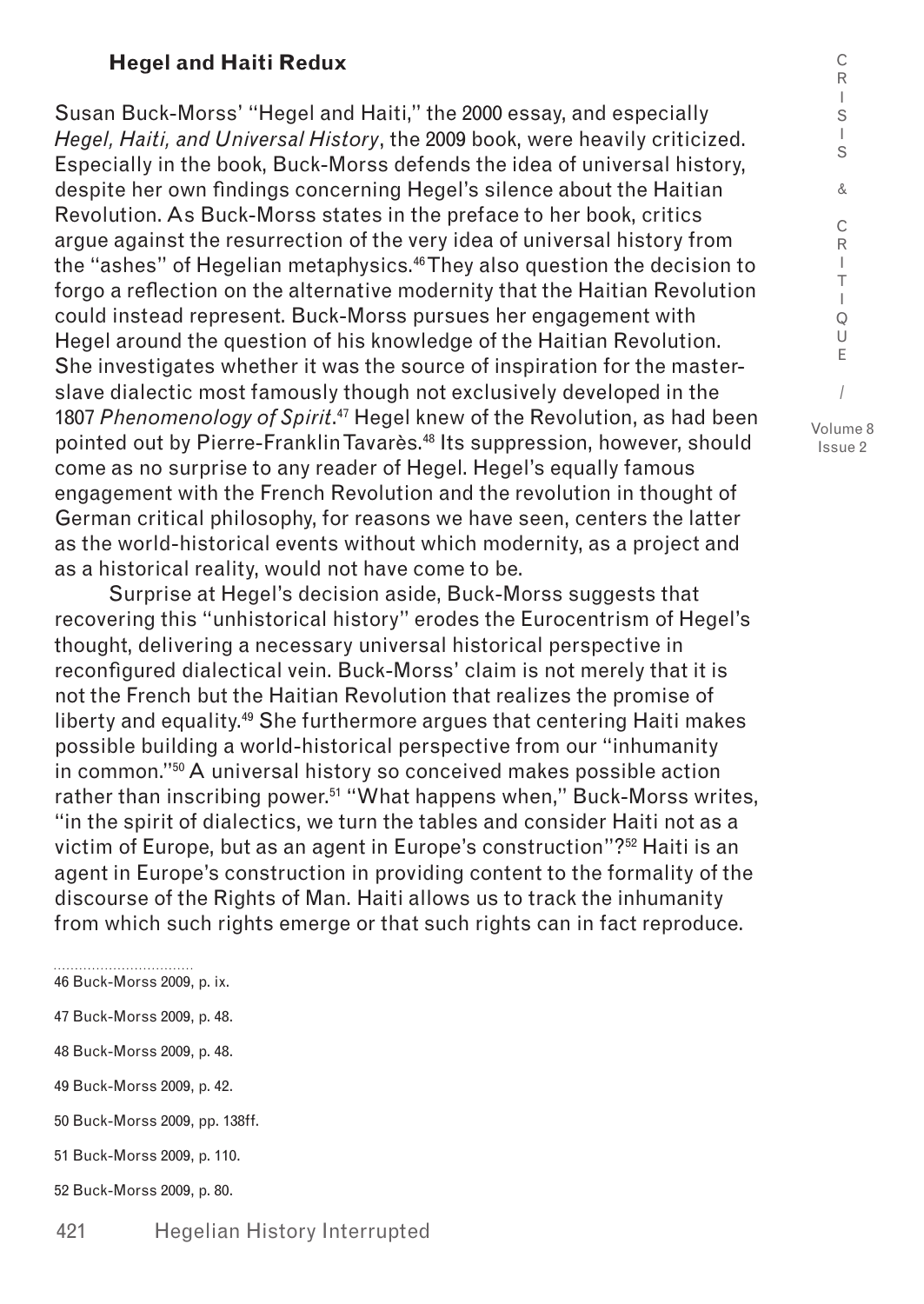Forgoing an exposition of the alternative modernity that many have argued was generated from the experience of colonialism, indigenous genocide, the middle passage, and the plantation complex, Buck-Morss affirms the universal intent of a Hegelian conception of history albeit in this negativist key.

In "'So Much Worse for the Whites': Dialectics of the Haitian Revolution," Ciccarello-Maher launches a crucial criticism of Buck-Morss. Ciccarello-Maher understands Buck-Morss' intervention in terms of the need to recalibrate the relation between the universal and the particular. We escape the problem of "incommensurability" that undermines universal interests by thinking or building from the "edges."53 The way Buck-Morss pursues her reconstruction of the Haitian Revolution is particularly troubling, however. Buck-Morss builds universality through the figure of Toussaint Loverture and in reference to the Constitution of 1801, silencing the contribution of Jean-Jacques Dessalines and the Declaration of Independence of 1804 along with the Constitution of 1805. Universal history is here not built by the real opposition of the Haitian Revolution's affirmation of Black identity, Ciccarello-Maher points out, but rather by the success then failure of an abstract notion of liberty, one that erases the racial ground of the Revolution. Buck-Morss writes that "[f]or almost a decade, before the violent elimination of whites signaled their deliberate retreat from universalist principles, the black Jacobins of Saint-Domingue surpassed the metropole in actively realizing the Enlightenment goal of human liberty, seeming to give proof that the French Revolution was not simply a European phenomenon but world-historical in its implications."54 The colony surpasses the metropolis, Ciccarello-Maher argues, leaving the latter's ideal of liberty intact. This surpassing is a recentering of the interests of the metropolis and indeed whiteness.

Ciccarello-Maher tracks the undialectical character of Buck-Morss' text, arguing that her failure to do justice to particularity is tied to her failure to grasp the political rather than identitarian ("phenotypic") character of race in this context.55 Restricting the Revolution to the period of Toussaint's leadership, and especially to the 1801 constitution, betrays the fact that she seeks to affirm the juncture where there is an extension of the "principle of liberty to all citizens regardless of race."<sup>56</sup> But the definition of citizenship in 1801 is precisely based on a declaration of all Haitian "'men [as] 'free and French'," "in which the very notion of

53 See Ciccarello-Maher 2014, p. 21.

................................

56 Ciccarello-Maher 2014, p. 94.

C R

<sup>54</sup> Ciccarello-Maher 2014, p. 22; Buck-Morss 2009, p. 39.

<sup>55</sup> Ciccarello-Maher 2014, p. 27.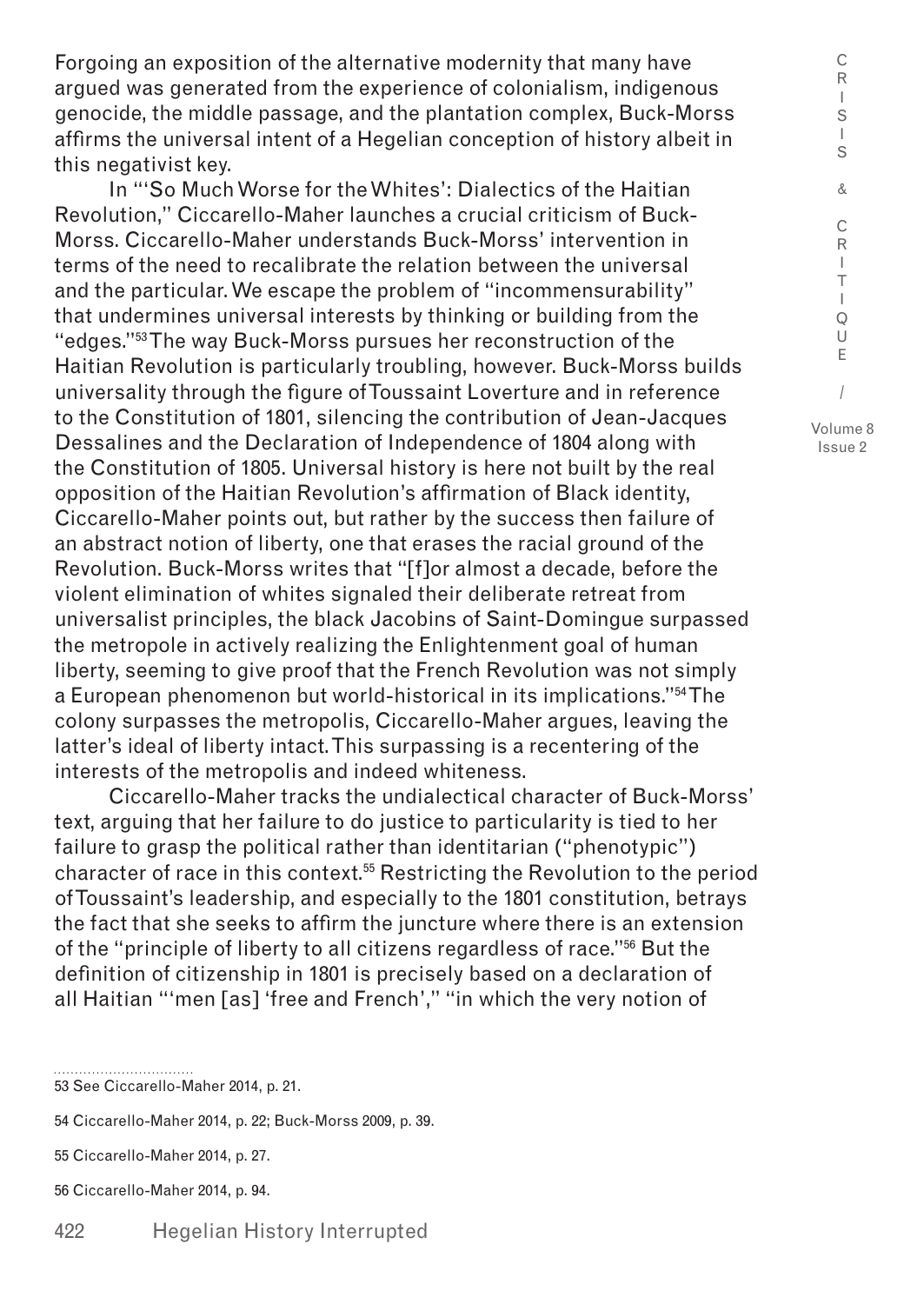freedom is bound as if by synonym to the mother country."57 Buck-Morss' treatment of Toussaint's failures are most revealing, however. Toussaint's failure – "he did not defeat the French (which he never truly intended to do), could not guarantee the perpetual abolition of slavery (which he certainly intended to do), was captured in 1802, and died a prisoner at Fort de Joux in 1803 while his compatriots continued to struggle" – in her account represents a "retreat from the universal."58 If one follows C.R.L. James' *The Black Jacobins*, Ciccarello-Maher argues, Toussaint's failures are a guide for understanding the significance of particularity for thinking universality, specifically concerning the racial coordinates of the Revolution.<sup>59</sup>

Ciccarello-Maher cites James' account of Toussaint's failures as anchored in his effort "to 'conciliate whites at home and abroad' by granting not only equality but even privileges, symbolic and material, to the local whites."60 Black laborers, in James' words, did not approve out of a sharp awareness of the possibility of reenslavement.<sup>61</sup> Ciccarello-Maher quotes James to this effect, and extends James' analysis emphasizing the political content of the racial positions at hand: "'The blacks could see in the eyes of their former owners the regret for the old days and the hatred,' and as a result, the biological content of the category 'white' was displaced by its *political* content: 'the whites were whites of the old régime,' and the ostensibly 'anti-white feelings' of the Blacks 'meant only anti-slavery'."62 He adds, again quoting James: "As though responding preemptively to her celebration of Toussaint's universality, James insists that: 'These anti-white feelings of the blacks were no infringement of liberty and equality, but were in reality the soundest revolutionary policy'."63 Turning to the figure of Dessalines and, especially, to the 1804 Declaration of Independence as well as the 1805 Constitution allows the political content of the particular to construct the universal.

Dessalines not only grasped but also built the universal character of revolutionary policy in terms of these anti-white sentiments, which is to say, in terms of anti-slavery. Ciccarello-Maher stresses that Dessalines understood that it was Black laborers, in James' terms, who required reassurance. In understanding the "violent elimination of the whites," rather than the elimination of other Black, maroon or Vodou leaders, as a

- 60 Ciccarello-Maher 2014, p. 24; James 1989, p. 262.
- 61 Ciccarello-Maher 2014, p. 24.
- 62 Ciccarello-Maher 2014, p. 24; see James 1989, pp. 261, 286, 174.
- 63 Ciccarello-Maher 2014, p. 25; James 1989, p. 261.

C R  $\mathbf{I}$ S I S & C R I T I Q U E / Volume 8 Issue 2

<sup>57</sup> Ciccarello-Maher 2014, p. 23.

<sup>58</sup> Ciccarello-Maher 2014, pp. 23-24.

<sup>59</sup> James 1989.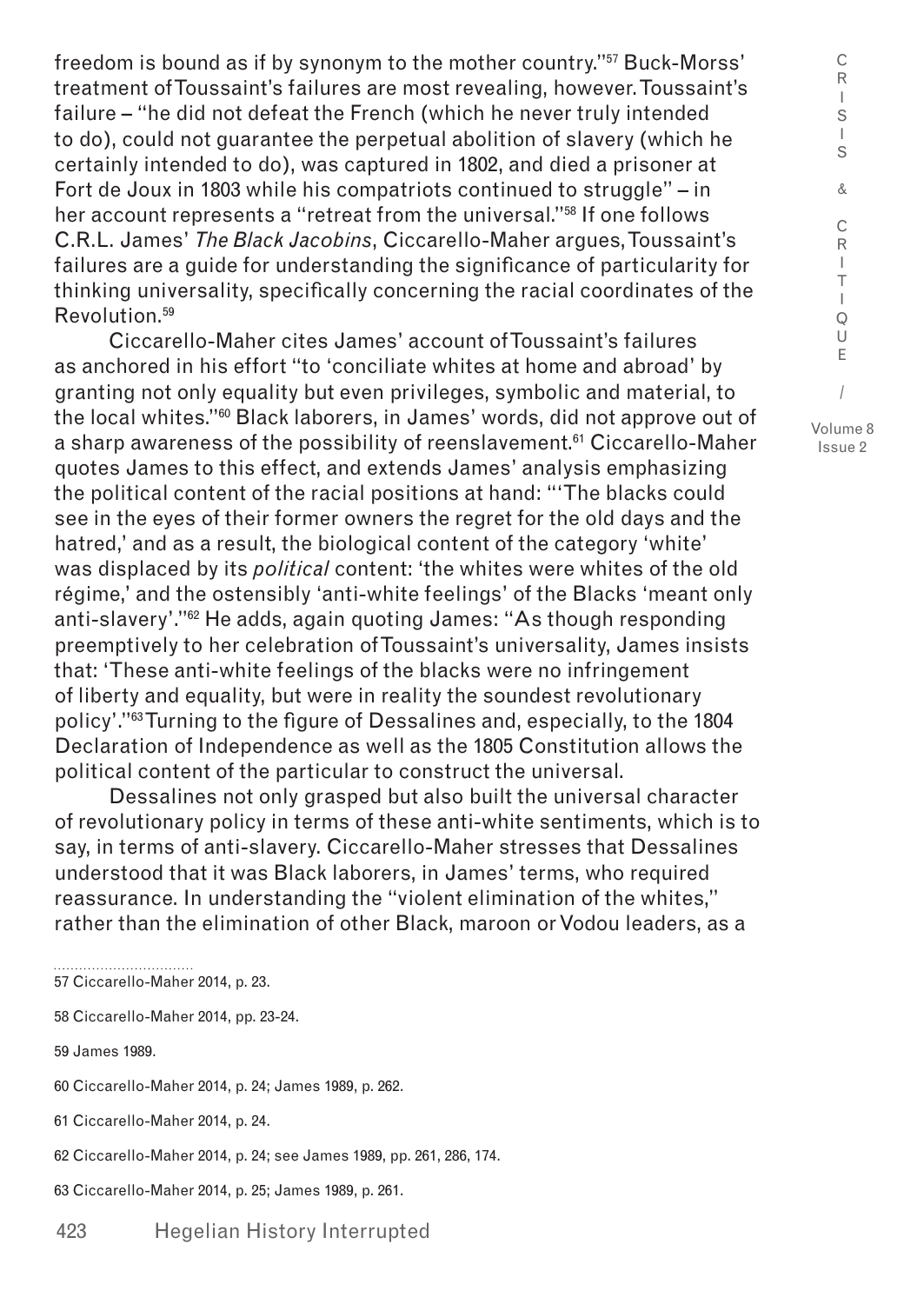retreat from universality, Buck-Morss homogenizes the revolutionaries as well as affirms an identitarian politics that draws from rather than unsettles a sedimented racial hierarchy. She thereby "disavow[s] black identity."64 Because Buck-Morss misses that the racial positions here are political positions, that what is under attack is slavery, she misses that Dessalines' advance and the 1805 declaration that "Haitians will henceforth be known by the generic denomination of blacks" in fact consummate the promise of liberty in racial terms other than those set by the metropolis.65 The 1804 declaration opens with a critique not only of the formalism but of the violence of the abstract discourse of the Rights of Man.66 Articles 12-14 of the Constitution build a "porous" and "expansive" racial category of citizenship.<sup>67</sup> The ground for "racial equality," racial particularity "includes all those who cast their lot in with the new nation." The Manicheanism of the 1804 and 1805 texts do not fix racial categories, but aims to "upend" them.<sup>68</sup>

Ciccarello-Maher further develops his intervention by engaging Fanon's reading of Hegel's master-slave dialectic.<sup>69</sup> Through an interpretation of Fanon, he argues that the Manicheanism of the colonial world is properly dialectical when it allows the force of the particular to change the nature of the universal. Fanon questions the very premise of reciprocity that conditions the dialectic, furthermore expressed in the supposed independence that the enslaved gains by working on the object.<sup>70</sup> The Revolution shows that there is rather a turning to the master, an abandonment of the object of labor, leading to revolutionary violence. There is no such internalization of mastery as discussed in the Freedom of Self-Consciousness section that follows the dialectic in the *Phenomenology*. Turning to the master is a form of disrupting the thinghood of the enslaved, as determined by the Code Noir. Fanon's point, on my view, is that for the Black man and for the colonized, recognition is not impossible as much as a trap.71 Ciccarello-Maher's affirmation of universality would thus need to be

- 64 Ciccarello-Maher 2014, p. 31.
- 65 Ciccarello-Maher 2014, p. 29.
- 66 Ciccarello-Maher 2014, p. 28.

67 Ciccarello-Maher 2014, p. 29: "Whereas Article 12 bans whites from the status of master and from property ownership, Article 13 quickly exempts naturalized white women and their children, as well as the Poles and Germans who had joined the revolutionary cause, and this loosening of racial categories is then followed by the wrecking-blow of Article 14, which famously declares that 'Haitians will henceforth be known by the generic denomination of blacks'."

- 68 Ciccarello-Maher 2014, p. 30.
- 69 Ciccarello-Maher 2014, p. 32. See Fanon 2008, p. 195n 10.
- 70 Ciccarello-Maher 2014, p. 32.
- 71 See the conclusion to Zambrana 2021 for some approximations to this claim.

R I S I S & C R I T I  $\Omega$ U E / Volume 8

Issue 2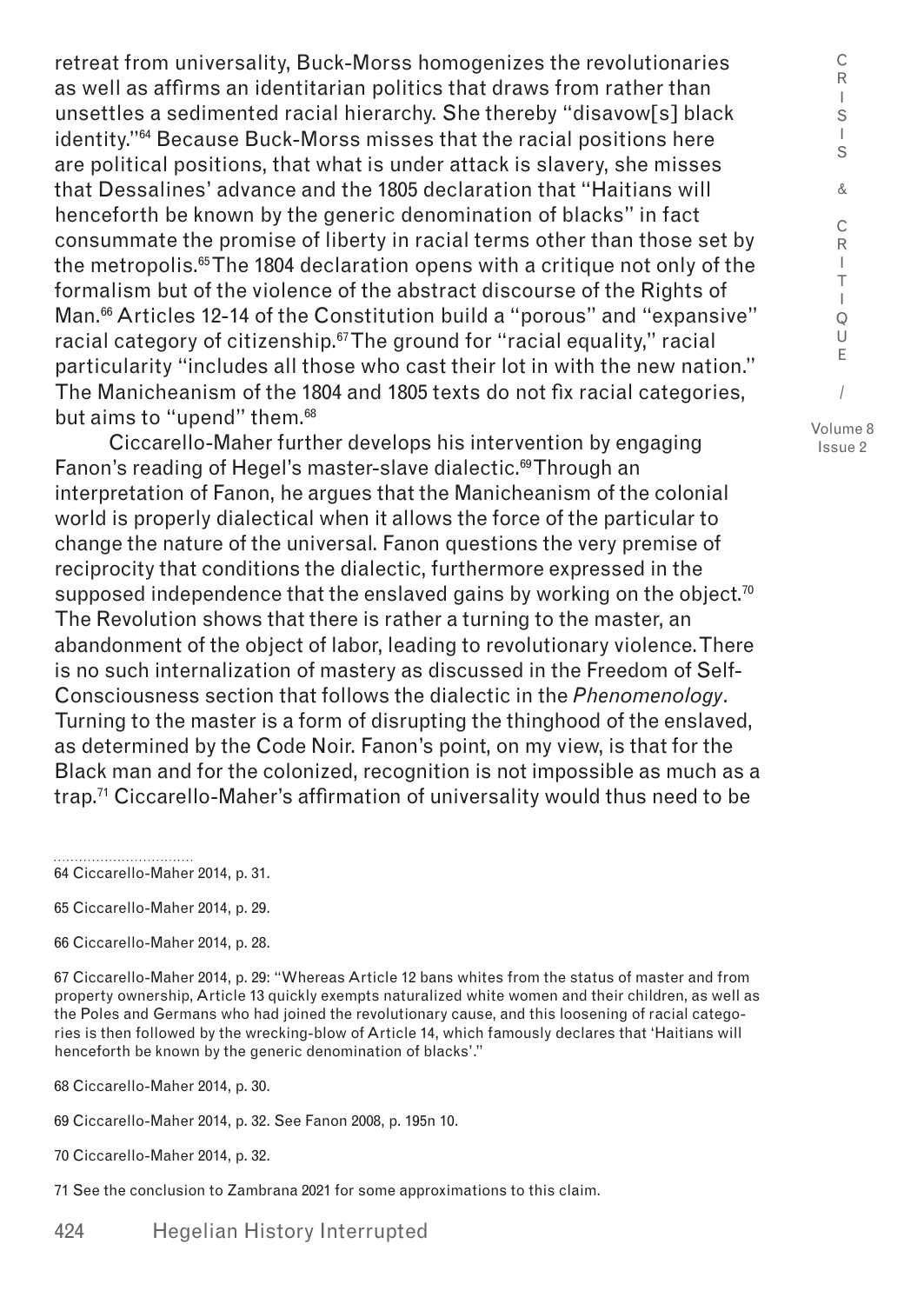carefully specified. Yet I want to forgo a full engagement with the question of the nature of dialectics and the status of the master-slave dialectic, precisely on Fanonian grounds.<sup>72</sup> I aim to reflect on the specific apparatuses that concretely – normatively and materially – produce the positions of power the dialectic explores. Although engagement with the dialectic is crucial in underscoring the agency of the enslaved or the place of slave revolt and revolution in world history, following Casimir's suggestion, I seek to consider forms of agency of the enslaved beyond the dialectic of the universal and the particular endemic to the normative and institutional universe of modernity.<sup>73</sup> Laim to consider the force of the particular away from its capacity to potentiate the universal so construed. I am interested in the dislocation rather than dialectical overcoming of such normative and material coordinates as the site of the agency indeed sovereignty of the Haitian revolutionaries.

The racial order endemic to *Weltgeschichte*, hence to the institutional order that realizes *Weltgeschichte*, is dislocated rather than dialectically corrected by the Haitian Revolution. Returning to the question of sovereignty discussed in section one above along these lines is one important point of entry. Casimir's decolonial reading of Haiti is here instructive. He raises the question concerning the site of sovereignty in the Revolution. The revolution is not to be found in the founding of the nationstate, given its continuation of the metropolis' political-juridical model inseparable from a plantation economy. A "counter-plantation" system manifest in largely African-descended rural peasantry in ongoing refusal of colonial and post-colonial power, Casimir argues, built sovereignty (indeed a "nation") traversed by but autonomous from the institutional and normative coordinates of modernity. In the counter-plantation system, Casimir maintains, a complex internal racial order that was not structured by the racial hierarchy of the west, by the fundamentally anti-black project of modernity, operated. It did so at a distance from the dialectic of racial particularity and universal humanity that considers the Revolution only in relation to the French Revolution, and that, according to Casimir, seeks resolution in "regenerating the black race by using the very principles and tools the West used to degrade them."74

Casimir's decolonial reading of the Haitian Revolution draws from Aníbal Quijano's concept of coloniality of power.<sup>75</sup> The coloniality of power

R I S I S & C R I T I Q U E / Volume 8 Issue 2

<sup>72</sup> See Fanon 2004, p. 2: "Decolonization which sets out to change the order of the world is clearly an agenda for total disorder." See Harris forthcoming, for an important demonstration of the anti-blackness of Hegel's texts distinguishing the dialectic as developing feudal relations from Hegel's assessment of slavery in relation to his account of Africa.

<sup>73</sup> In addition to Casimir, see Eddins 2021.

<sup>74</sup> Casimir 2020, p. 19.

<sup>75</sup> Quijano 2000, 2007, 2008.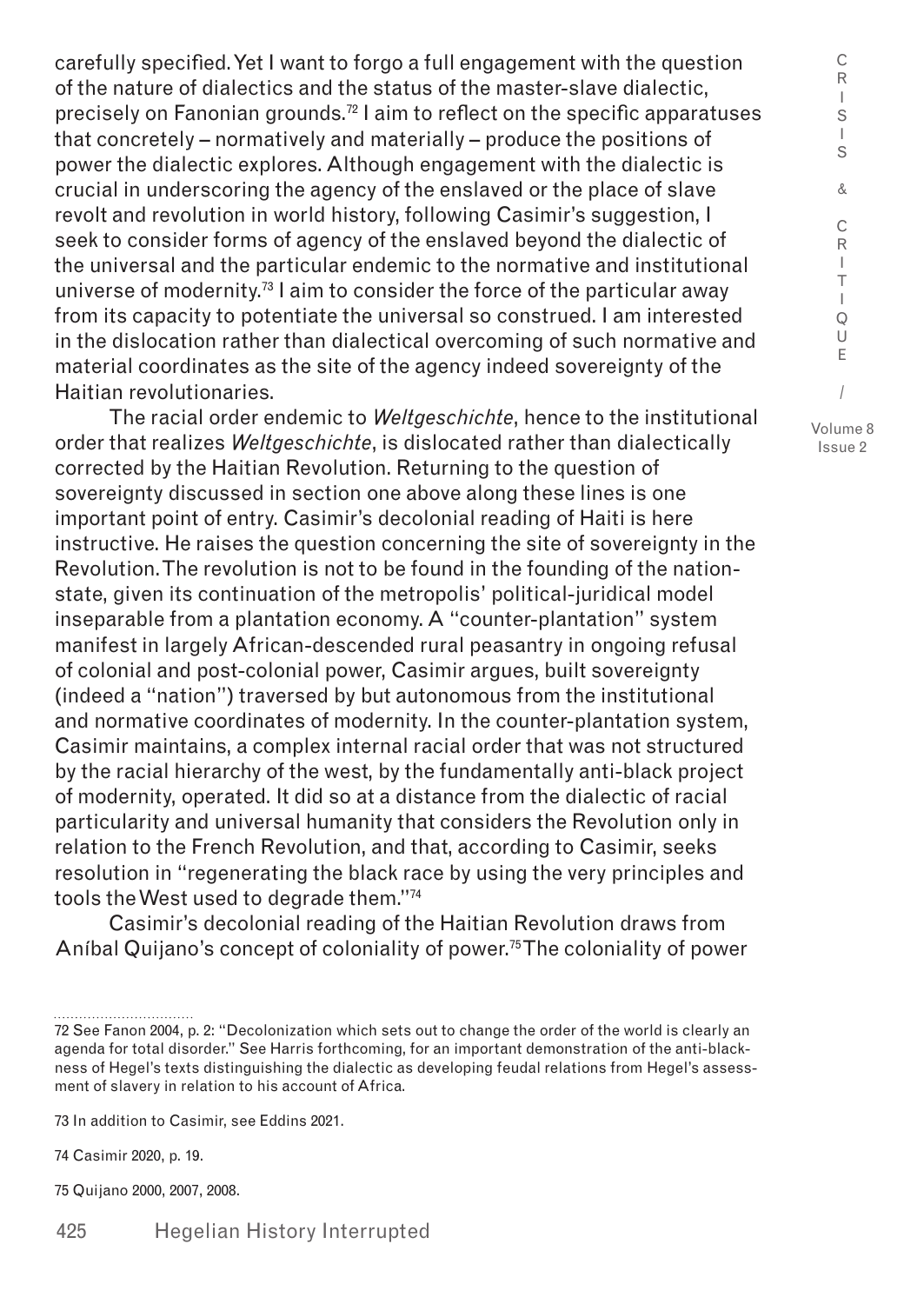names the reinstallation of the racial order articulated by colonization, that is, by indigenous genocide, the middle passage, and racial slavery, in processes of independence or decolonization. The centering of local elites negotiating with the metropolis, on the one hand, and subjecting or dispossessing racialized populations, on the other, within anti-colonial projects reproduces this racial hierarchy in a purportedly post-colonial context. The coloniality of power, according to Quijano, operates through the organization of existence in terms of labor, authority (the state and the legal order), knowledge and subjectivity, and social reproduction.<sup>76</sup> The organization of these areas of existence is at stake when assessing whether anti-colonial projects adapt hence replenish or instead turn inoperative the institutional thus material infrastructure of capitalist modernity. Documenting the heterogeneity of revolutionaries and local "oligarchs" (white planters and *petit blancs*, people of color and emancipated people, majority African-born enslaved people and maroons), tracking the complexity of internal interests that did not allow the "oligarchs" to "imagine a structure for governance distinct from that of the metropole," considering the racial coordinates reinscribed despite rupture with the metropolis, Casimir calls attention to autonomous forms of organizing existence pursued by the majority of revolutionaries and their descendants.77

Like James, Casimir notes that, given particularly cruel conditions, St Domingue's enslaved population could not reproduce itself.<sup>78</sup> As James notes, in 1789, Saint-Domingue was both the most lucrative colony in the Americas and the greatest individual market for the European slave trade.<sup>79</sup> "At the moment of rupture with empire," Casimir writes, "at least two thirds of the captives had been born in Africa," interrupting attempts

77 Casimir 2020, p. 39.

78 Casimir writes: "In order to situate the memory of the crossing of the Atlantic and the arrival of the *bossales* within the history of Haiti, it makes sense to start by clarifying exactly how and why my ancestors' odyssey has been erased from my own. The colonial working class gained consciousness of its own situation by articulating a response to three aspects that defined the behavior of the French: first, the colonist's need to produce and reproduce captives; second, their project of converting captives into slaves in order to reproduce their slavery and captivity; and finally, the need to annul their natural reproduction in order to intensify and maximize their exploitation. This final exigency led inevitably to a botched process of acculturation. The need to produce and reproduce the Pearl of the Antilles as quickly as possible required an intensification of the slave trade and the destruction of the processes of institutionalization that might have served to support natural reproduction among the population. This in turn meant the acceleration of the process of the absorption of the new arrivals and their required conversion into slaves. Community, family, and women themselves represented potential obstacles to the development of the modern economy within a plantation system in full expansion, because they obstructed the disaggregation of labor and reduced the fragility and vulnerability necessary for the smooth functioning of the labor market" (2020, p. 52).

79 James 1989, pp. ix–x.

C R I T I Q U E / Volume 8

C R I S  $\mathbf{I}$ S &

<sup>76</sup> See Lugones 2007 and 2010, and Espinosa, ed., 2014 and 2018 for a critique of Quijano's notion of sex/ gender and for an analysis of the modern colonial gender system. See Terrefe 2020 for an important critique of Lugones.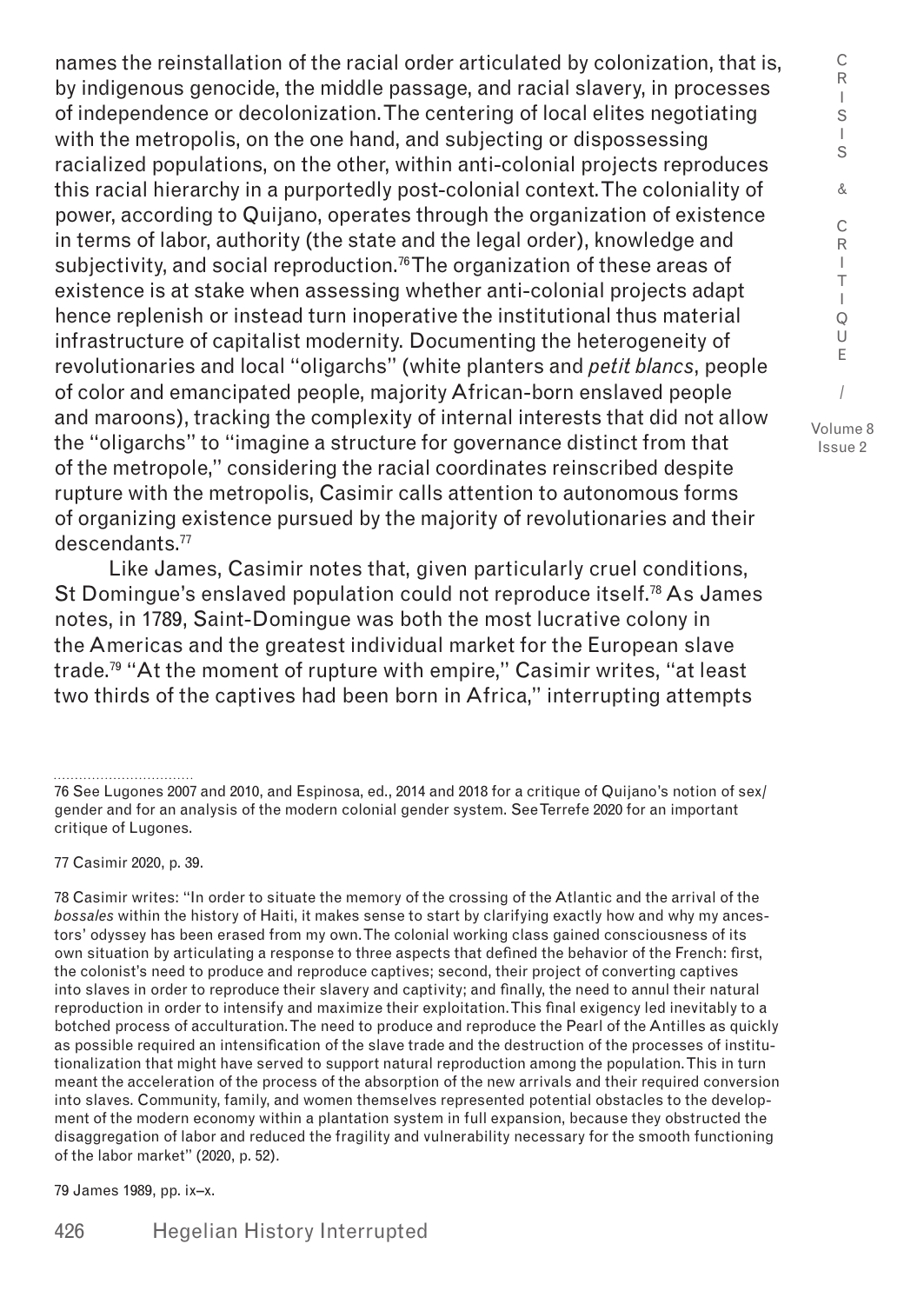to transform "African ethnicities" into "colonial blacks."80 African-born enslaved people, as well as maroon communities, refusing rather than resisting incorporation into the plantation complex and the interests of the metropolis, the colonial state, and post-colonial administration interrupt politico-juridical formalization into a nation-state.<sup>81</sup> What is to this day commonly understood as a failed state, Casimir argues, is a community in perpetual insurrection.<sup>82</sup> For Casimir, here is where a sovereign nation is born – not only at a distance from but out of reach of the state.<sup>83</sup> Casimir calls the modes of organizing existence that emerged in the Revolution and continued to thrive until US intervention in 1915 the "counterplantation system." He writes:

The Haitian peasantry—and those of the entire Caribbean constituted themselves in opposition to the processes of integration and assimilation to the commodity-producing plantation. Their culture was and remains a response to slavery, a form of self-defense responding to the abuses inflicted by modern, colonial society. From the moment the captives took control of their gardens and provision grounds and demanded more free days in the wake of the general insurrection, the counter-plantation system and the institutions through which it was articulated were put into place. These included gender relations, family, the *lakou*, indivisible collective property, Vodou temples, rural markets, garden-towns, leisure, crafts, the arts. They were reproduced within and thanks to the local language the counter-plantation system appropriated. Taken together, all of these became specific tools for the class struggles of the Haitian peasantry.<sup>84</sup>

The counter-plantation system also thrived in the continued interruption of the relationship between capital and labor within the context of colonial and post-colonial administration, such as with criminalized "vagabonds" and "sharecroppers" "refusing to behave like a citizen attached to the land and imposing the breaking up of the plantations into small plots."85

82 I thank Celenis Rodríguez Moreno for this formulation, and for the many conversations we have shared about Casimir's text.

83 Casimir 2020, e.g., pp. 343-344, 354.

84 Casimir 2020, p. 351.

85 Casimir 2020, p. 336.

C R I T I  $\Omega$ U E / Volume 8

Issue 2

C R I S I S &

<sup>80</sup> Casimir 2020, p. 15.

<sup>81</sup> See Casimir 2020, p. 262. Casimir clarifies that in "the eighteenth century, the Africans that slave ships deposited in Saint-Domingue came to be called *bossales*. In the Romance languages this term was extremely negative, a synonym for savages and barbarians. But we need to envision the experience of captivity from the perspective of the contingents of victims who crossed from Africa to the Americas" (2020, p. 40).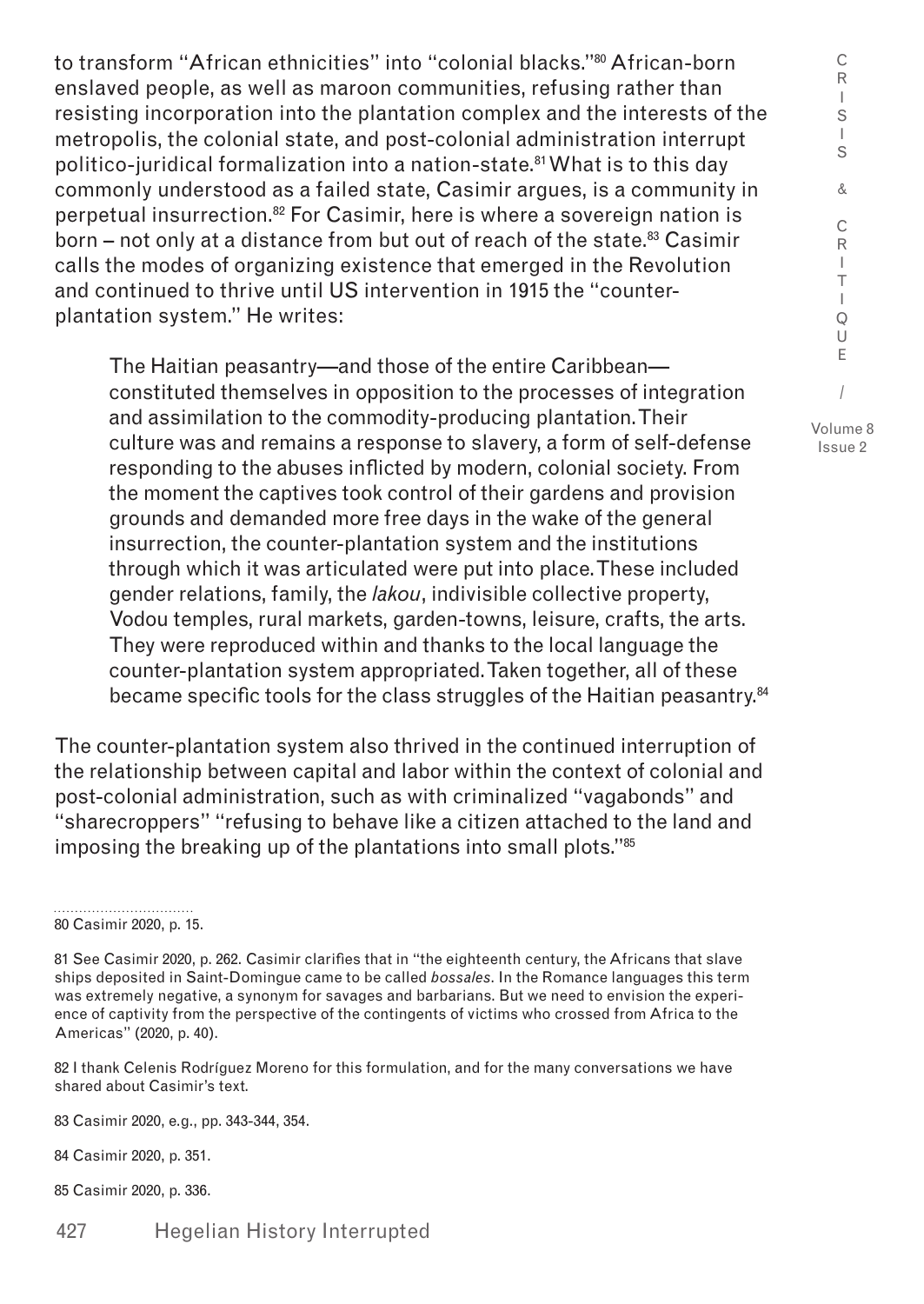In his book, Casimir documents the twists and turns of what he calls the counterrevolutionary force of state administration especially after 1806, one that built on colonial governance put in place even by revolutionaries in power.<sup>86</sup> In this context, he asses the relation between the French and the Haitian Revolutions. Casimir writes:

The French and Haitian Revolutions were not part of the same family of events. To conceive of the first as having inspired the second does not do justice to France's contribution to human history: the enthroning of popular sovereignty within the political. The modern nation did not construct the Haitian nation. Nation building is just an imperialist illusion that camouflages administration building. The Haitian nation invented itself alone in the context of a European, modern, colonial state that was at war with its very conception, from the moment the first embryo of sovereignty hatched.<sup>87</sup>

The Haitian nation invented itself in a heterogenous indeed fraught terrain, however, given the scission between popular sovereignty built by those who fought in the Revolution refusing incorporation into slavery, and those who fought imagining freedom in light of the vision of the metropolis.88 My aim here is not to adjudicate on the details of Haitian history, however. Rather, this counterhistory makes possible dislocating the Hegelian categories indeed narrative – its picture, its desire – that remain operative in philosophical and political imagination to this day. Casimir's reading does not concede to the narrative of modernity, tracking instead how its apparatuses operate, pointing out how they take hold of political imagination even at the most luminous of historical moments. The question of Hegel and Haiti within Hegel scholarship, accordingly, should consider counterhistories that locate the force of the Haitian Revolution beyond the normative coordinates of modernity, the modernity Hegel described in detail in the *Philosophy of Right*, grappling with the possibility that these counterhistories might send even the most revisionary readings of Hegel into crisis.

S & C R I T I  $\Omega$ U E / Volume 8 Issue 2

C R I S I

<sup>86</sup> Casimir 2020, p. 343. See also p. 123, and note the exposition of revolution in Marxist key albeit transformed by decolonial commitments.

<sup>87</sup> Casimir 2020, p. 342.

<sup>88</sup> Casimir 2020, p. 343: "I emphasize the absence of a filiation between the French and Haitian Revolutions to highlight the fact that in the first case, the pursuit of well-being was defined by the collective of all citizens, while in the second, those who appropriated the leadership of the revolutionary movement constituted themselves into a group that relayed colonial, modern power. They granted themselves the right to define the well-being of the population and to evaluate the desiderata expressed by the sovereign people, selecting only those aspirations that met the approval of the imperial powers."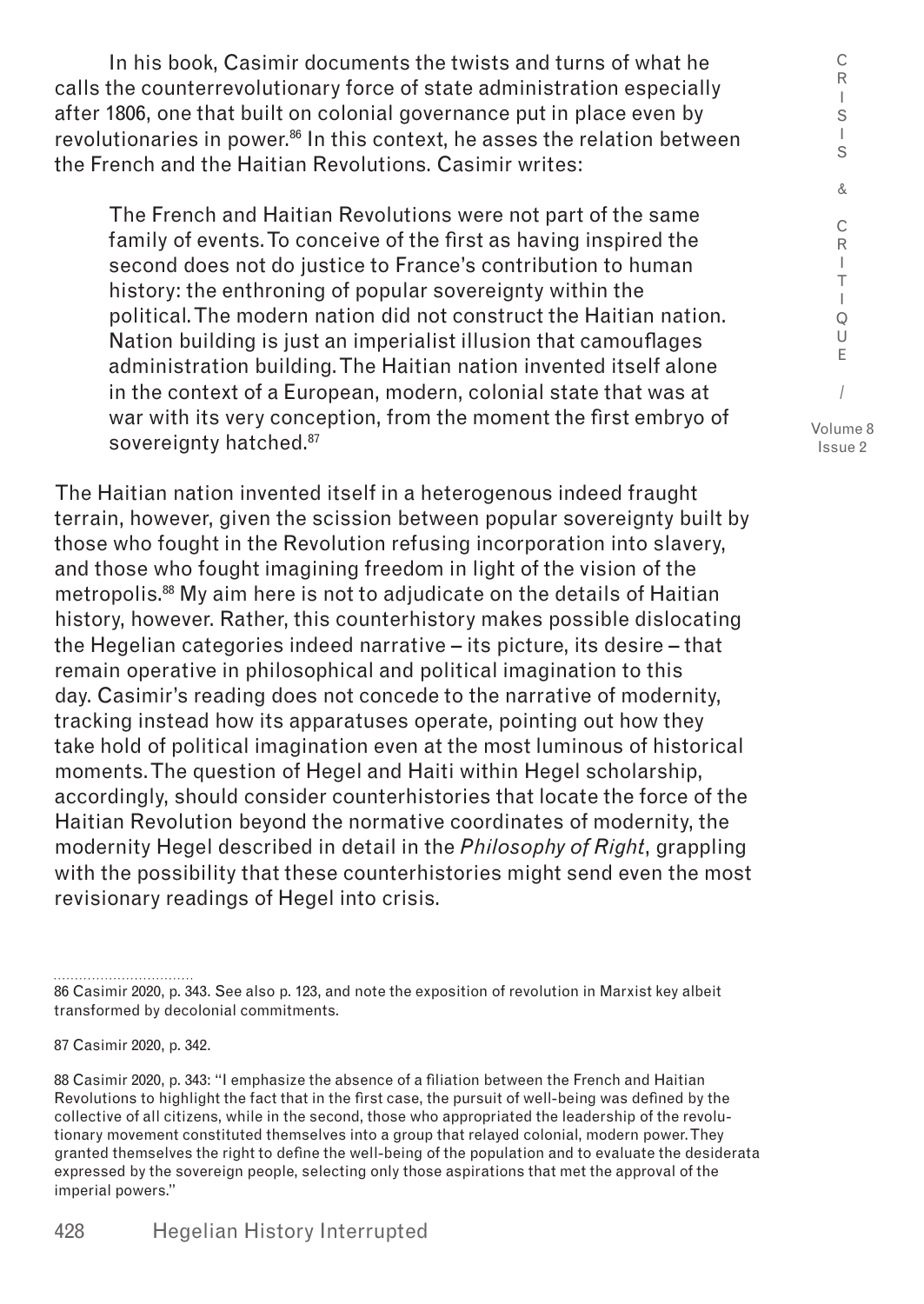#### **Concluding Remark**

### In *The Wretched of the Earth*, Fanon writes:

The Third World is today facing Europe as one colossal mass whose project must be to try and solve the problems this Europe was incapable of finding the answers to. But what matters now is not a question of profitability, not a question of increased productivity, not a question of production rates. No, it is not a question of back to nature. It is the very basic question of not dragging man in directions which mutilate him, of not imposing on his brain tempos that rapidly obliterate and unhinge it. The notion of catching up must not be used as a pretext to brutalize man, to tear him from himself and his inner consciousness, to break him, to kill him.

No, we do not want to catch up with anyone. But what we want is to walk in the company of man, every man, night and day, for all times. . . .

. . . So comrades, let us not pay tribute to Europe by creating states, institutions, and societies that draw their inspiration from it." 89

Many read this statement as one key passage supporting Fanon's distinctive humanism. But Fanon is rather inviting us to trace carefully the traps that projects of decolonization, independence, freedom might hold. We might end up in uncomfortable proximity to Hegel. And this is the point. Hegelian philosophy of history remains. Not in theory, but operative in how we think of sovereignty, territory, kinship. To treat philosophy as an anthropological object, then, an object to explore in order to know ourselves, is perhaps the least that can be done. To treat philosophy as an anthropological object seeking to interrupt the gesture not of a teleological understanding of history, but of a racial order that continues to produce reality today.

R I S I S & C R I T I  $\Omega$  $\cup$ E / Volume 8 Issue 2

C

89 Fanon 2004, p. 239.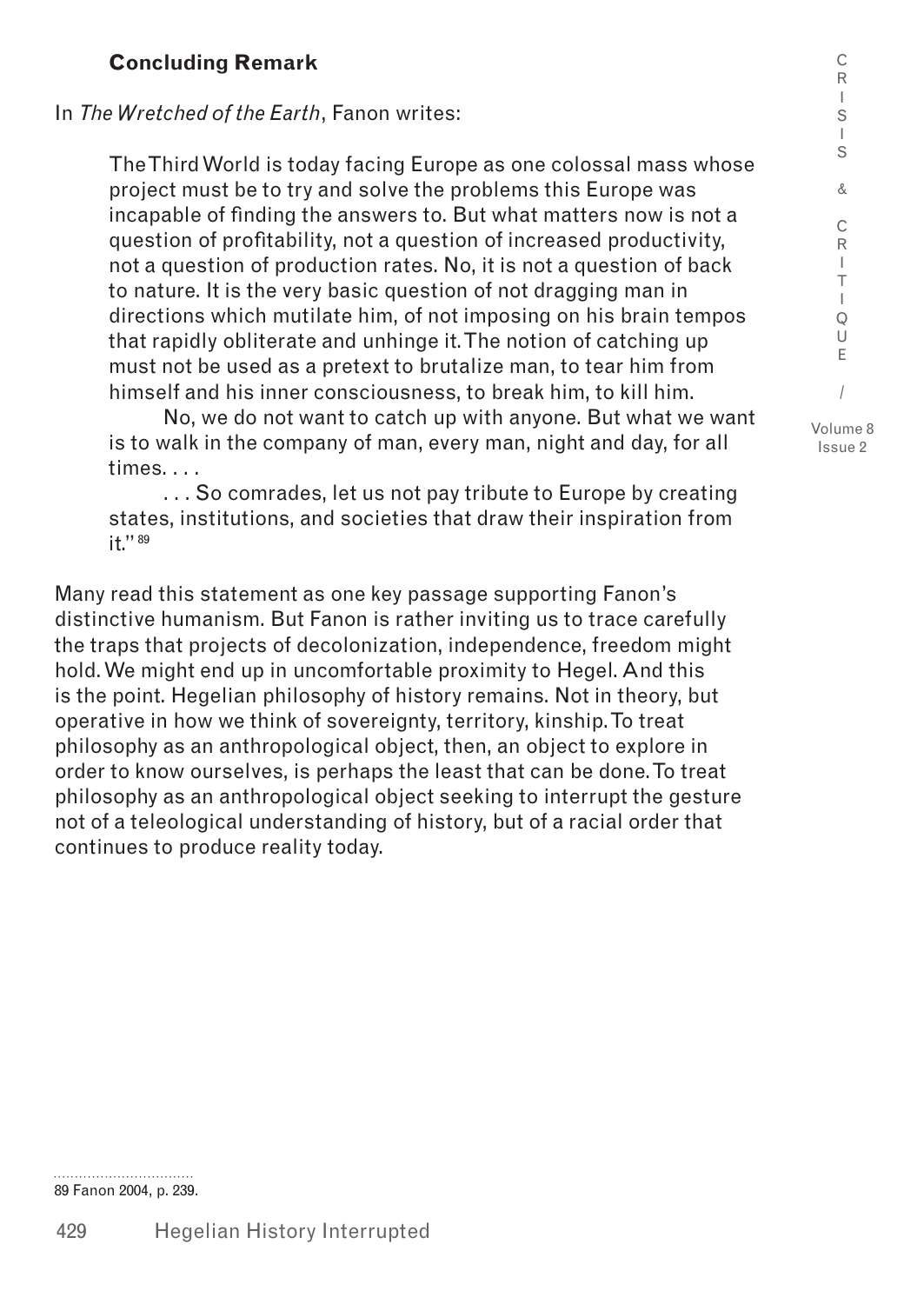| <b>BIBLIOGRAPHY</b>                                                                                                                                                                           | С                |
|-----------------------------------------------------------------------------------------------------------------------------------------------------------------------------------------------|------------------|
| Bernasconi, Robert 1998, 'Hegel at the Court of the Ashanti,' Hegel after Derrida, ed. Stuart                                                                                                 | R<br>L           |
| Barnett, London: Routledge                                                                                                                                                                    | $\mathbb S$      |
| ---2000, 'With What Must the Philosophy of History Begin? On the Racial Basis of Hegel's                                                                                                      | S                |
| Eurocentrism,' Nineteenth Century Contexts 22<br>--- 2003, 'Hegel's Racism. A reply to McCarney,' Radical Philosophy 119                                                                      |                  |
| Brennan, Timothy 2013, 'Hegel, Empire, and Anti-Colonial Thought,' The Oxford Handbook of                                                                                                     | &                |
| Postcolonial Studies, ed. Huggan, Oxford: Oxford University Press                                                                                                                             |                  |
| Buchwalter, Andrew 2009, 'Is Hegel's Philosophy of History Eurocentric?' Hegel and History,<br>ed. William Dudley, Albany NY: SUNY                                                            | $\mathsf C$<br>R |
| Buck-Morss, Susan 2009, Hegel, Haiti, and Universal History, University of Pittsburgh Press                                                                                                   | $\mathbf{L}$     |
| Casimir, Jean 2020, The Haitians: A Decolonial History, trans. Laurent Dubois, Chapel Hill: The                                                                                               | Τ                |
| University of North Carolina Press<br>Ciccarello-Maher, George 2014, "So Much the Worse for the Whites': Dialectics of the Haitian                                                            | L<br>Q           |
| Revolution,' Journal of French and Francophone Philosophy XXII: 1                                                                                                                             | U                |
| de Laurentiis, Allegra 2014, 'Race in Hegel: Text and Context,' Philosophie Nach Kant: Neue                                                                                                   | Ε                |
| Wege Zum Verständnis von Kants Transzendental- Und Moralphilosophie, ed. Mario Egger, De Gruyter,<br>2014                                                                                     |                  |
| Eddins, Crystal Nicole 2021, Rituals, Runaways, and the Haitian Revolution: Collective Action in                                                                                              |                  |
| the African Diaspora, Cambridge: Cambridge University Press                                                                                                                                   | Volume 8         |
| Espinosa Miñoso, Yuderkys and Karina Ochoa, eds. 2014, Tejiendo de otro modo: Feminismo,                                                                                                      | Issue 2          |
| epistemología y apuestas descoloniales en Abya Yala, Bogotá: Editorial Universidad del Cauca<br>---2018, Feminismo descolonial: Nuevos aportes teóricos-metodológicos a más de una década,    |                  |
| Quito: Ediciones Abya-Yala                                                                                                                                                                    |                  |
| Fanon, Frantz 2004, The Wretched of the Earth 2004, trans. Richard Philcox, New York, Grove                                                                                                   |                  |
| Press<br>---2008, Black Skin, White Masks, trans. Richard Philcox, New York: Grove Press                                                                                                      |                  |
| Fick, Carolyn 1990, The Making of Haiti: The Saint-Domingue Revolution from Below, Knoxville:                                                                                                 |                  |
| University of Tennessee Press                                                                                                                                                                 |                  |
| Fischer, Sibylle 2004, Modernity Disavowed: Haiti and the Cultures of Slavery in the Age of<br>Revolution, Durham: Duke University Press                                                      |                  |
| Gilroy, Paul 1995, The Black Atlantic: Modernity and Double-Consciousness, Cambridge:                                                                                                         |                  |
| <b>Harvard University Press</b>                                                                                                                                                               |                  |
| Guha, Ranajit 2002, <i>History at the Limit of World-History</i> , New York: Columbia University Press<br>Harris, Kimberly Ann 2021, 'Du Bois and Hegelian Idealism,' Idealistic Studies 51:2 |                  |
| ---forthcoming 'The Anti-Blackness of Hegel,' trans. Hans Jacob Ohldieck, Agora: Journal of                                                                                                   |                  |
| Speculative Philosophy                                                                                                                                                                        |                  |
| Hartman, Saidiya 1997, Scenes of Subjection: Terror, Slavery, and Self-Making in Nineteenth-<br>Century America, New York: Oxford University Press                                            |                  |
| Hegel, GWF 1971, Hegel's Philosophy of Mind, trans. Willian Wallace and AV Miller, Oxford:                                                                                                    |                  |
| <b>Oxford University Press</b>                                                                                                                                                                |                  |
| ---1991, Elements of the Philosophy of Right, trans. HB Nesbit, Cambridge: Cambridge<br><b>University Press</b>                                                                               |                  |
| Jackson, Zakiyyah Iman 2020, Becoming Human: Matter and Meaning in an Antiblack World,                                                                                                        |                  |
| New York: New York University Press                                                                                                                                                           |                  |
| James, C.L.R. 1989, The Black Jacobins: Toussaint L'Ouverture and the San Domingo                                                                                                             |                  |
| Revolution, New York: Random House<br>Kisukidi, Nadia Yala 2019a, 'How to Philosophize in a Dominated Country,' Critique/De-                                                                  |                  |
| coloniality/Diaspora, Berkeley: https://www.youtube.com/watch?v=igCy9Yv6_hc.                                                                                                                  |                  |
| ---2019b, 'Philosopher en pays dominé,' Tous philosophes, ed. Jean Birnbaum, Paris: Folio,                                                                                                    |                  |
| coll. 'Essais,'<br>Laurent, Dubois 2004, Avengers of the New World: The Story of the Haitian Revolution,                                                                                      |                  |
| Cambridge, MA: Harvard University Press                                                                                                                                                       |                  |
| Lloyd, Vincent 2021, 'Hegel, Blackness, Sovereignty,' Nothing Absolute: German Idealism and                                                                                                   |                  |
| the Question of Political Theology, ed. Kirill Chepurin and Alex Dubilet, New York: Fordham University<br>Press                                                                               |                  |
| Lugones, María 2007, 'Heterosexualism and the Colonial/Modern Gender System,' Hypatia: A                                                                                                      |                  |
| Journal of Feminist Philosophy 22:1                                                                                                                                                           |                  |
| ---2010, 'Toward a Decolonial Feminism,' Hypatia: A Journal of Feminist Philosophy 25:4                                                                                                       |                  |
| McCarney, Joseph 2003, 'Hegel's Racism? A reply to Bernasconi,' Radical Philosophy 119                                                                                                        |                  |
|                                                                                                                                                                                               |                  |
|                                                                                                                                                                                               |                  |